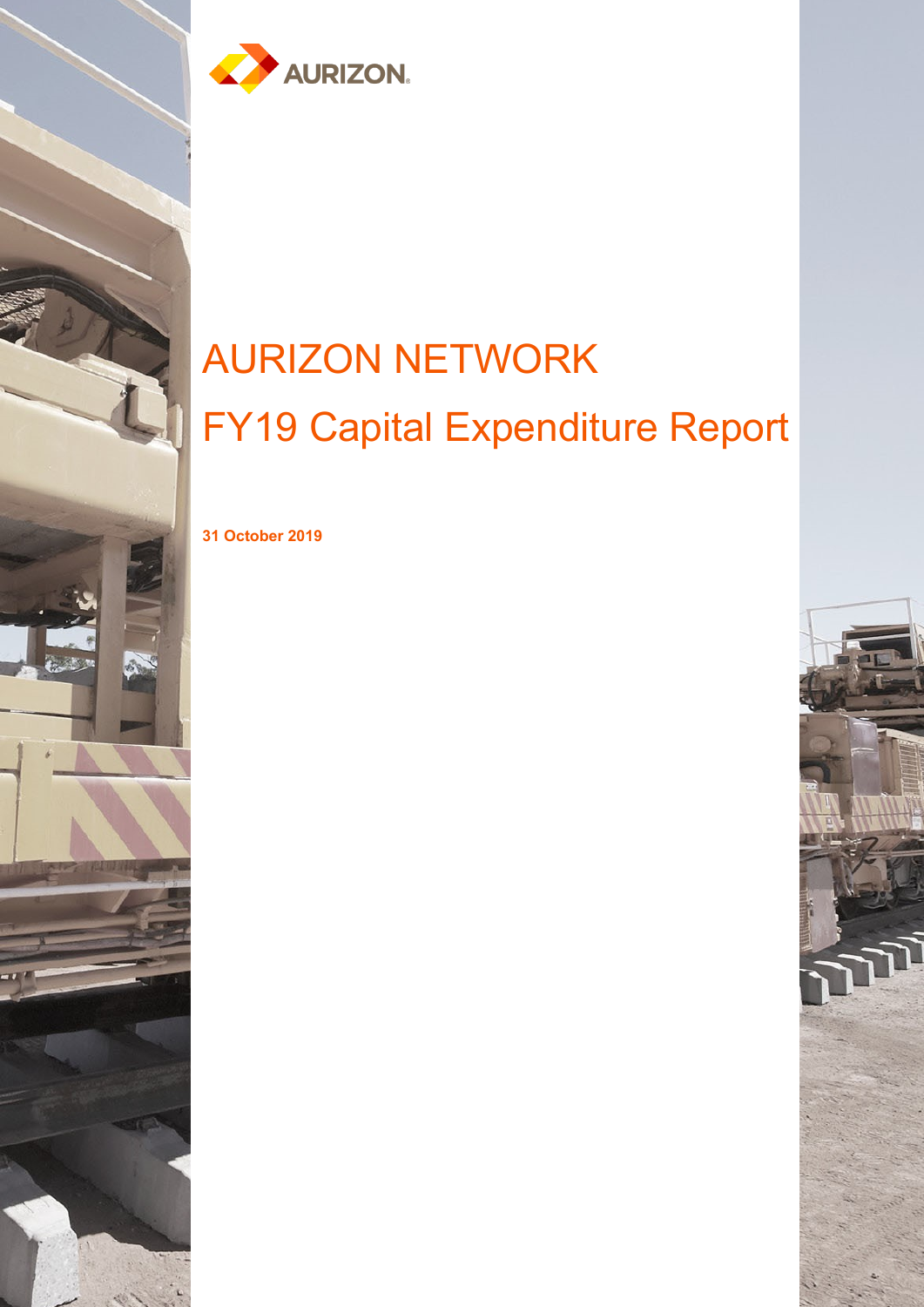# **Table of Contents**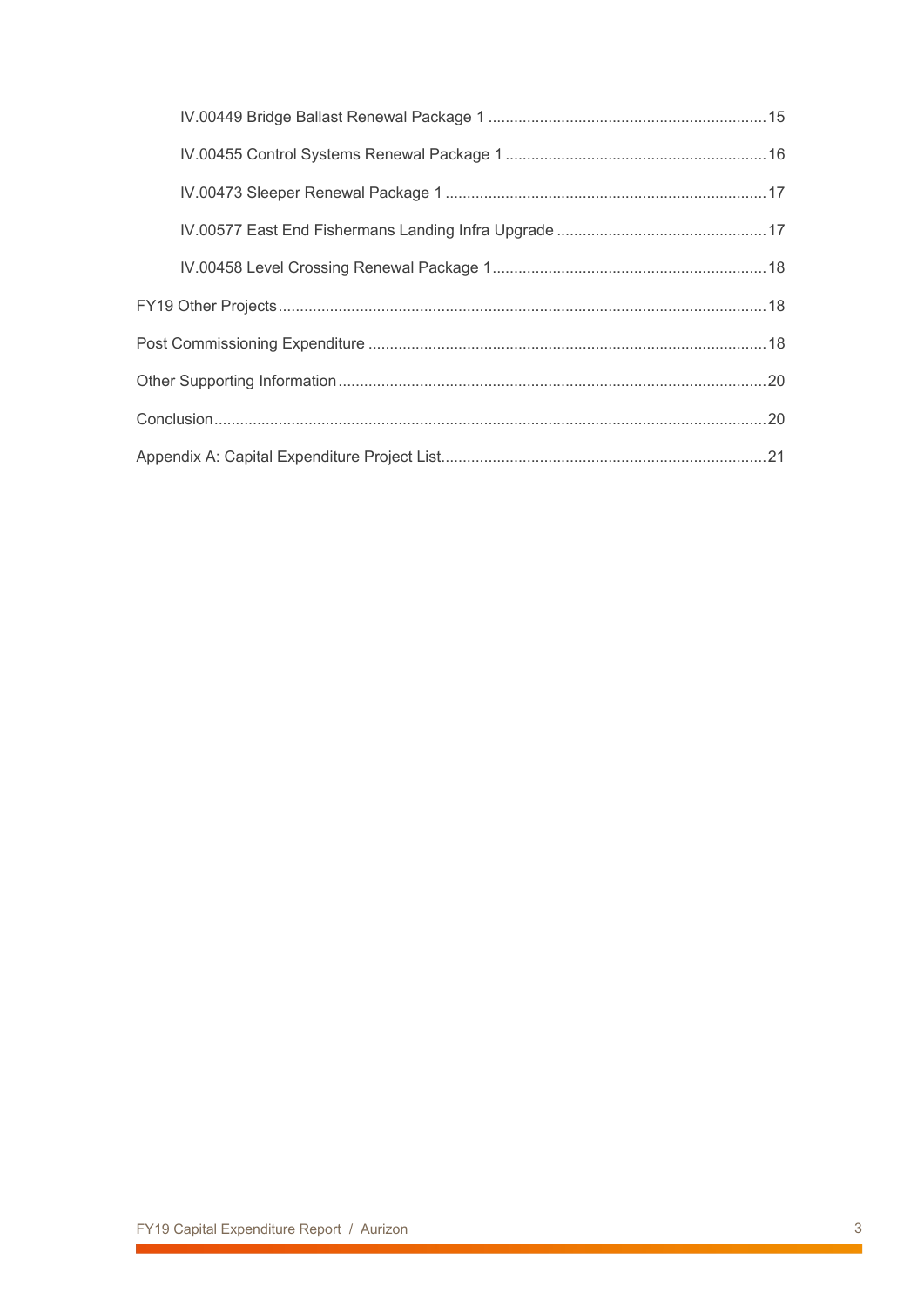### <span id="page-3-0"></span>**Introduction**

The Queensland Competition Authority (**QCA**) has approved a Regulatory Asset Base (**RAB**) for the Central Queensland Coal Network (**CQCN**). The 2017 Access Undertaking (**UT5**) provides for the QCA to approve any additions to the RAB. This approval process involves the annual assessment of Aurizon Network's Capital Expenditure submission.

In the financial year commencing 1 July 2018 and concluding 30 June 2019 (**FY19**) Aurizon Network commissioned 50 capital projects representing a total investment of **\$130,106,248** excluding Interest During Construction (**IDC**), or **\$130,455,047** including IDC. This value encompasses **50** projects across the CQCN, details of which are outlined in [Appendix A: Capital Expenditure Project List.](#page-20-0)

This report details Aurizon Network's submission for capital expenditure to be assessed and accepted by the QCA into the RAB in accordance with clause 2 of Schedule E of UT5.

The purpose of this submission is to provide evidence to support the QCA's assessment of whether the capital expenditure is prudent and efficient under clause 2 of Schedule E of UT5, and in particular to provide clarity about the circumstances relevant at the time of making the decision to incur the capital expenditure.

# <span id="page-3-1"></span>**Delineating Between Capital and Operating Expenditure**

For the purposes of delineating between capital expenditure and operating expenditure, the criteria applied by Aurizon Network to define scope of works as capital expenditure are in accordance with Australian Accounting Standard AASB 116 Property, Plant and Equipment.

Those costs which have been categorised as capital expenditure for work commissioned in FY19 are included in this submission for inclusion in the Regulatory Asset Base and are discussed in detail in the Capital Project Disciplines section of this report.

### <span id="page-3-2"></span>**Investment Framework**

Aurizon Network follows a rigorous regime prior to the commitment of capital investments. This is governed by a process known as the Aurizon Investment Framework. The purpose of the investment framework is to facilitate sound investment decisions and to ensure:



- Investment decisions are made on a consistent basis;
- Capital is optimised; and
	- Learnings from investments are recorded and improved approaches to manage investment opportunities are realised.

The investment framework aligns with the requirements of UT5 in terms of prudency and efficiency of scope, standard and cost for capital expenditure. Figure 1 provides an overview of the capital investment stage gates that Aurizon Network utilises for its capital projects.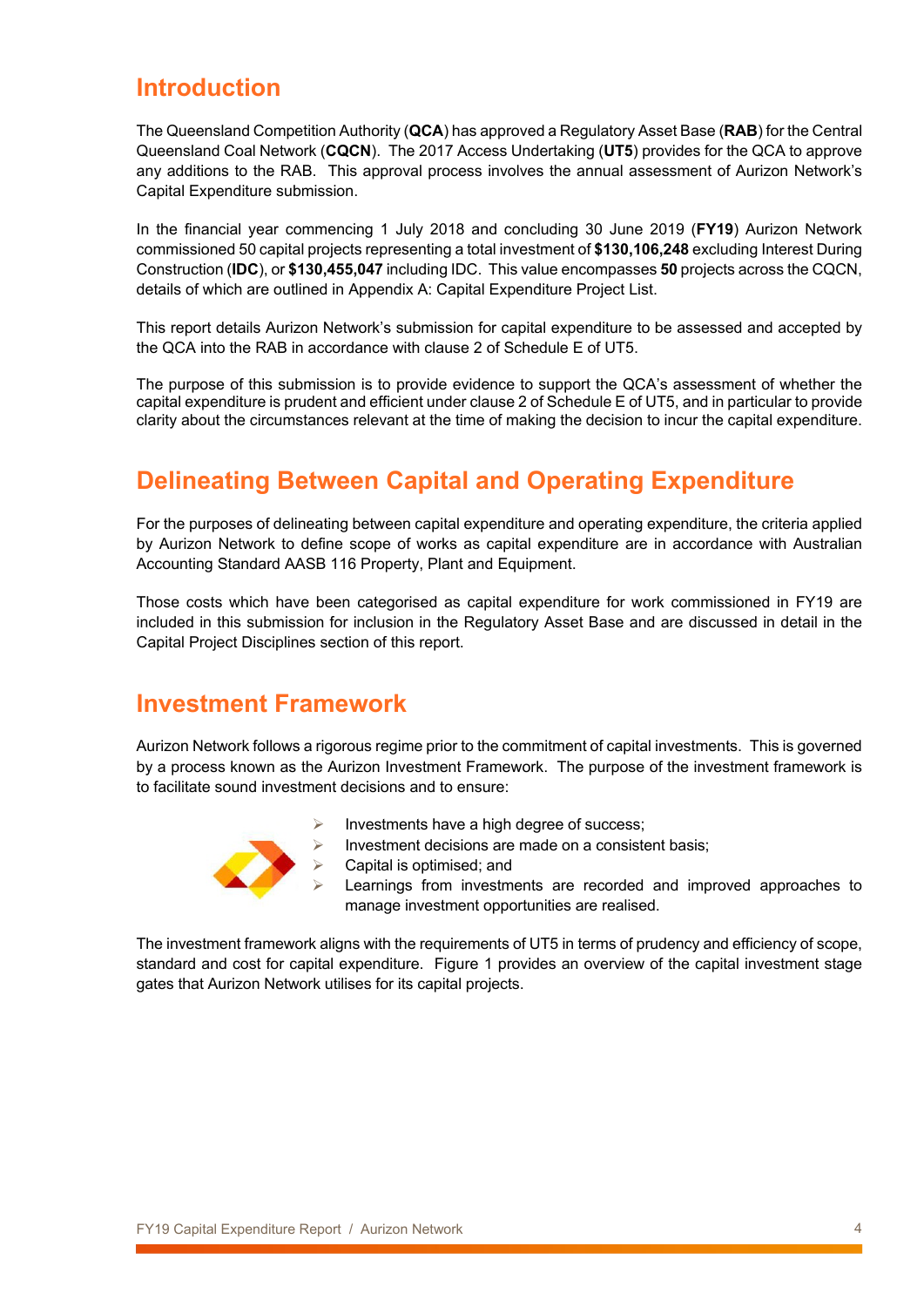#### **Figure 1. Aurizon Capital Investment Stage Gates**

|                                          |                                                                           |                                                                                                                                                                                   | Selection                                                                                                                                                                                                                                                                                                                      | <b>Delivery</b>                                                                                                                                                                                                                                                         |
|------------------------------------------|---------------------------------------------------------------------------|-----------------------------------------------------------------------------------------------------------------------------------------------------------------------------------|--------------------------------------------------------------------------------------------------------------------------------------------------------------------------------------------------------------------------------------------------------------------------------------------------------------------------------|-------------------------------------------------------------------------------------------------------------------------------------------------------------------------------------------------------------------------------------------------------------------------|
| <b>Stage</b><br>Gate                     | Opportunity<br>Register                                                   | Concept<br>Concept                                                                                                                                                                | <b>Feasibility</b><br>Prefeasibility<br>$\overline{2}$<br>3<br>Prefeasibility<br>Feasibility                                                                                                                                                                                                                                   | <b>Execution</b><br><b>Operation</b><br>5<br>4<br>$n^*$<br>Readiness                                                                                                                                                                                                    |
| <b>Capital</b><br>committed              |                                                                           | approval                                                                                                                                                                          | approval<br>approval                                                                                                                                                                                                                                                                                                           | <b>Benefits</b><br>for service<br>achieved<br>Periodic<br><b>Execution Review</b>                                                                                                                                                                                       |
| <b>Objectives</b>                        | Catalogue<br>٠<br>Provide<br>view of<br>capital<br>investment<br>pipeline | Identify<br>• Test for strategic •<br>alignment and<br><b>benefits</b><br>٠<br>Identify potential •<br>customers<br>Identify risks<br>Estimate<br>likelihood of<br><b>SUCCeSS</b> | <b>Select</b><br>Define<br>Identify design<br>Conduct<br>choices and select - Detailed planning<br>optimal design<br>- Value/tech<br>Develop detailed<br>engineering<br>customer<br>Develop risk,<br>strategies<br>contracting and<br>Quantify and<br>procurement<br>prioritise risks with<br>strategies<br>mitigating actions | <b>Deliver</b><br>Operate<br>Procure<br>Assess<br>delivery<br>Build<br>of business<br>Ramp up<br>outcomes<br>Handover<br>(financial,<br>technical, risk)<br>Capture<br>lessons<br>learned                                                                               |
| Key<br>activities<br>and<br>outputs      |                                                                           | Strategic<br>business case<br>Qualitative risk<br>register<br>Draft project<br>charter                                                                                            | Feasibility study •<br>• Prefeasibility<br>Customer<br>study<br>commitments in<br>Key financials/<br>place (if<br>targets set<br>applicable)<br>Quantified risk<br>Detailed risk<br>register<br>strategies<br>High-level<br>Detailed project<br>execution plan<br>plan                                                         | Tender<br><b>Benefits report</b><br>evaluation/<br>Catalogue<br>٠<br>contract award<br>lessons learned<br>• Tracking<br>Assign actions<br>(budget,<br>to address gaps<br>schedule,<br>targets)<br><b>Issues</b> log<br>(gaps, risks)<br>Project<br>completion<br>report |
| Level of<br>Base<br>Estimate<br>Accuracv |                                                                           | $+/- 50%$                                                                                                                                                                         | $+/- 25%$<br>$+/- 10\%$                                                                                                                                                                                                                                                                                                        |                                                                                                                                                                                                                                                                         |

This stage gate process commences from the moment a capital investment opportunity is registered and moves to the concept phase. Following this, the investment opportunity is assessed at multiple stage gates (that is concept to prefeasibility, and then to feasibility). The costs committed to the investment opportunity increases after the passing of each stage gate. Conversely, the variance in the estimated cost of the investment opportunity reduces as it moves closer to execution phase. Capital Renewal submissions generally commence at the feasibility stage in the investment approval process.

Each stage gate contains an Investment Approval Request (**IAR**) that must be reviewed by the Network Investment Committee (**NIC**) and approved in accordance with the Financial Delegation Framework. All IAR's are also reviewed and endorsed by the Aurizon Investment Committee (**AIC**). The investment opportunity then translates into a capital project which is executed. Capital Renewal submissions are discussed in detail in the Capital Project Disciplines section.

The type of assessment process applied for renewal capital investments will depend on the project value, its level of risk and Aurizon Network's internal delegations from the Board to executive management. Lower value (IAR's less than \$1m) and lower risk projects may go through a simplified version of the capital investment stage gates. Although the IAR is simpler, it still provides for robust review of proposed scope and cost, including options analysis and procurement details.

The structure of this process provides a robust methodology for assessing the potential scope of projects presented for investment approvals and ensure the costs which are then committed to the project are viable. This framework aids in the delivery of sufficient supporting evidence to determine the prudency and efficiency of the capital expenditure under clause 2 of Schedule E of UT5.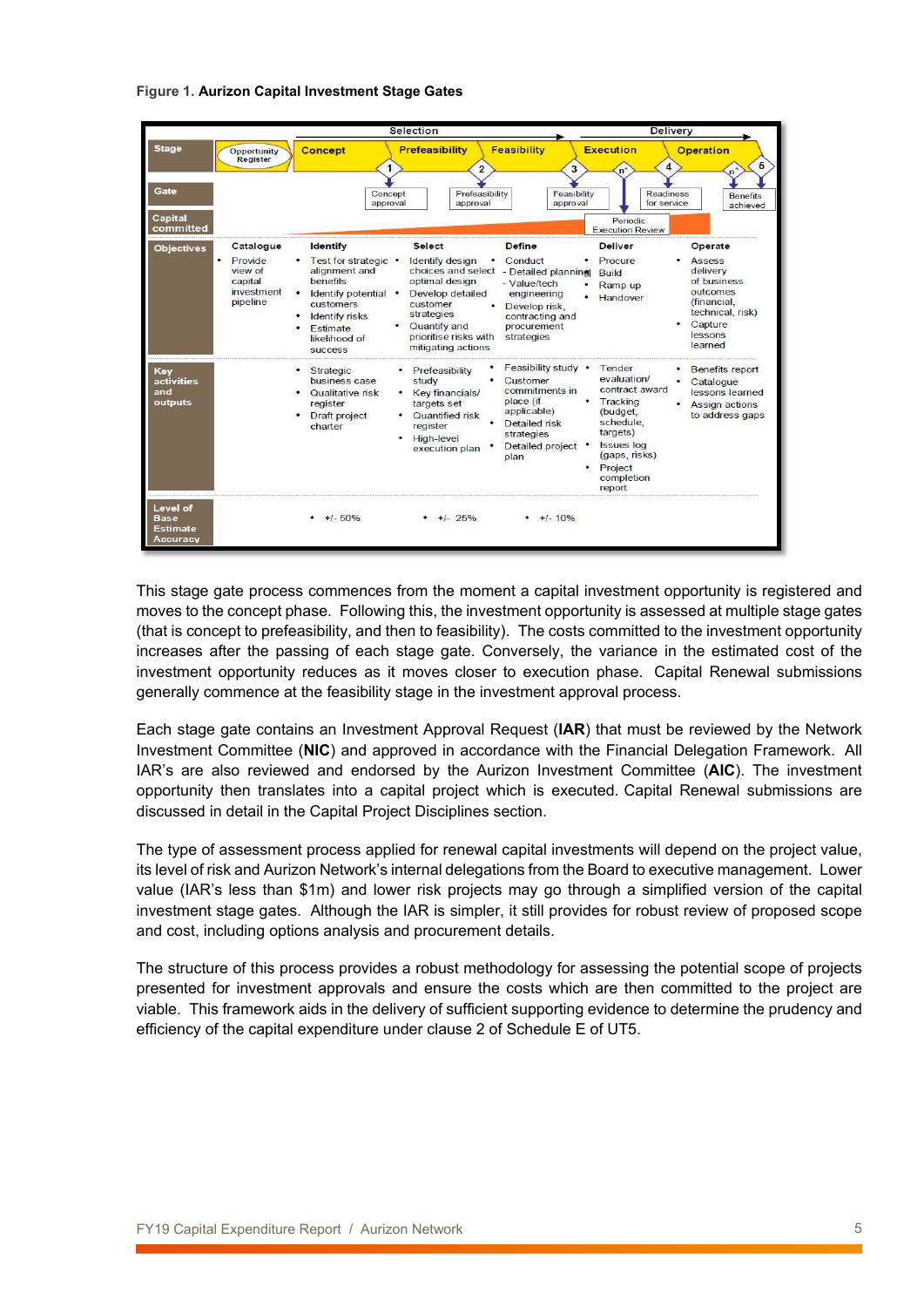# <span id="page-5-0"></span>**Regulatory Framework**

Aurizon Network may provide the QCA with the details of capital expenditure that Aurizon Network considers should be included in the RAB with sufficient supporting evidence to determine the prudency and efficiency of the capital expenditure under clause 2 of Schedule E of UT5, including as applicable:



- Any relevant Business Case or Feasibility Study;
- Evidence of actual expenditure of the capital expenditure, commissioning of the associated assets; and
- Capacity Modelling, if any, undertaken as part of the Business Case or Feasibility Study and on commissioning of the asset.<sup>[1](#page-5-1)</sup>

Details of key supporting documentation available to support of prudency and efficiency under clause 2 of Schedule E of UT5 are outlined in the [Prudency and Efficiency](#page-6-0) section.

Information provided to the QCA under clause 1.3 of Schedule E of UT5 must be accompanied by a statement signed by Aurizon Network's Executive Officer confirming that, to the best of their knowledge, the information is, in all material respects, correct<sup>2</sup>. This Executive Officer Statement has been provided to the QCA.

Failure by Aurizon Network to obtain the QCA's approval of any matters under clause 2 of Schedule E of UT5 in relation to a capital expenditure project or part of the capital expenditure for a project, does not affect its right to seek approval under clause 2 of Schedule E of UT5 at a later time in respect of part or all of the capital expenditure[3.](#page-5-3)

The QCA must approve capital expenditure for inclusion into the RAB if that capital expenditure is for the prudent and efficient value of the assets that are used or intended to be used by Aurizon Network to provide the service taken to be declared under section 250(1)(a) of the Queensland Competition Authority Act 1997, (**Act**) namely "*the use of a coal system for providing transportation by rail*".

In determining the prudency and efficiency of capital expenditure, the QCA must have regard to the following:



The QCA must assess, under clause 2.2(b) of Schedule E of UT5, whether the capital expenditure is prudent and efficient and in doing so, must consider only the circumstances relevant at the time of making the decision to incur the capital expenditure (or in relation to assessing prudency of costs, at the time when the costs were incurred, or the capital expenditure project was undertaken, as applicable)<sup>4</sup>.

 $\overline{a}$ 

FY19 Capital Expenditure Report / Aurizon Network 6

<span id="page-5-1"></span> $<sup>1</sup>$  Clause 1.3(a), Schedule E, UT5</sup>

<span id="page-5-2"></span><sup>2</sup> Clause 1.3(d)(i), Schedule E, UT5

<span id="page-5-3"></span><sup>3</sup> Clause 2.1(d), Schedule E, UT5

<span id="page-5-4"></span><sup>4</sup> Clause 2.2(g), Schedule E, UT5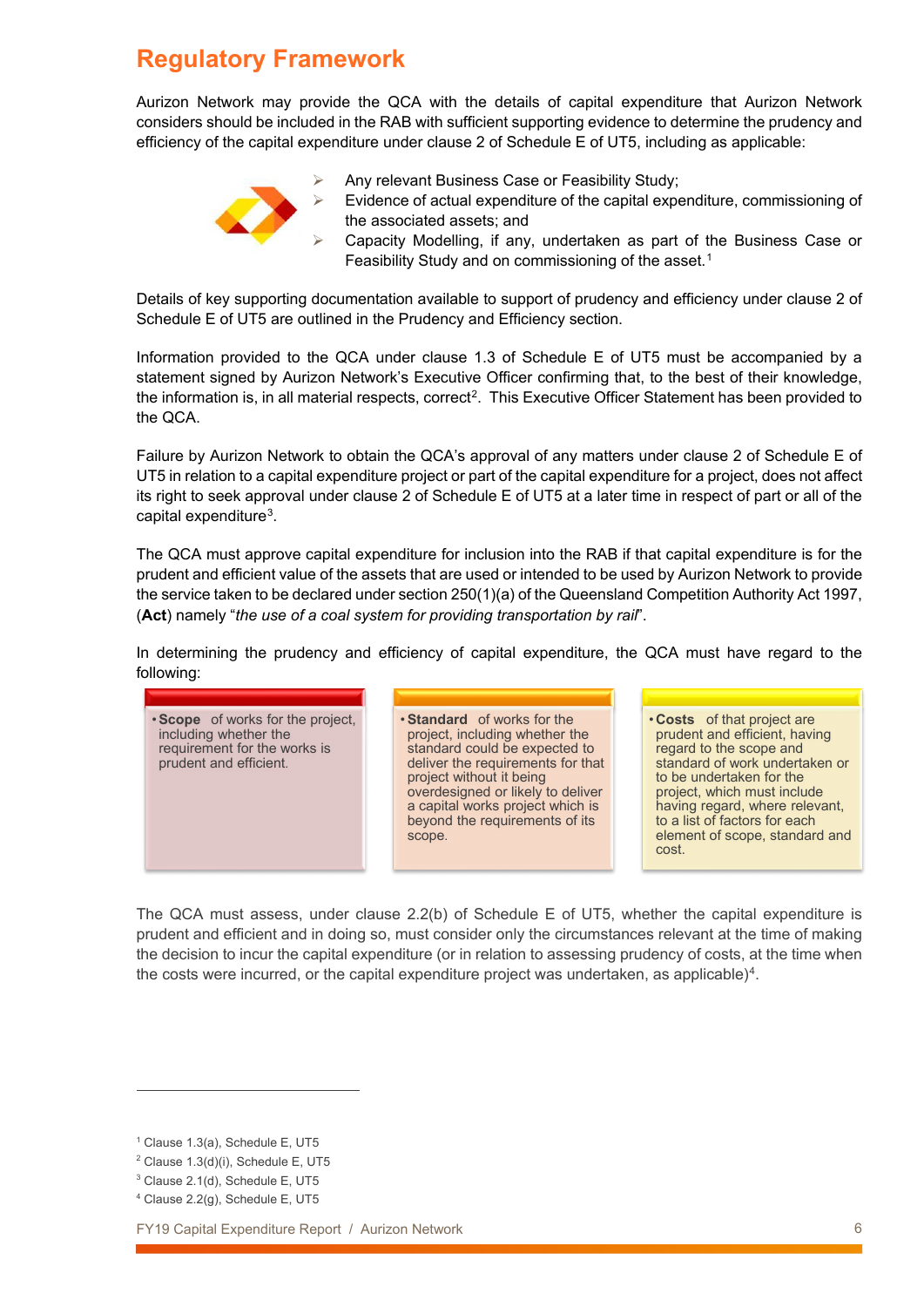This FY19 Capital Expenditure submission provides the QCA with the details of capital expenditure that Aurizon Network considers should be included in the RAB in accordance with clause 2 of Schedule E of UT5.

### <span id="page-6-0"></span>**Prudency and Efficiency**

This report demonstrates Aurizon Network has sought to construct new infrastructure and undertake renewal works using existing rail standards developed by Aurizon Network or applicable Australian or industry standards. [Appendix A: Capital Expenditure Project List](#page-20-0) sets out the details for each of the FY19 capital expenditure projects. Supporting documentation is available for all of these projects to demonstrate that the scope, standard and cost are prudent and efficient.

For each of the Top 10 Material Projects within this submission, Aurizon Network has provided 5 Key Documents in support of the capital expenditure claimed (renewal projects only). Publication of these documents are not permitted without prior consent from Aurizon Network.

The 5 Key Documents are as follows:

#### **Figure 2. 5 Key Documents**



Further information can be provided to the QCA, if required, via a Request for Information (**RFI**).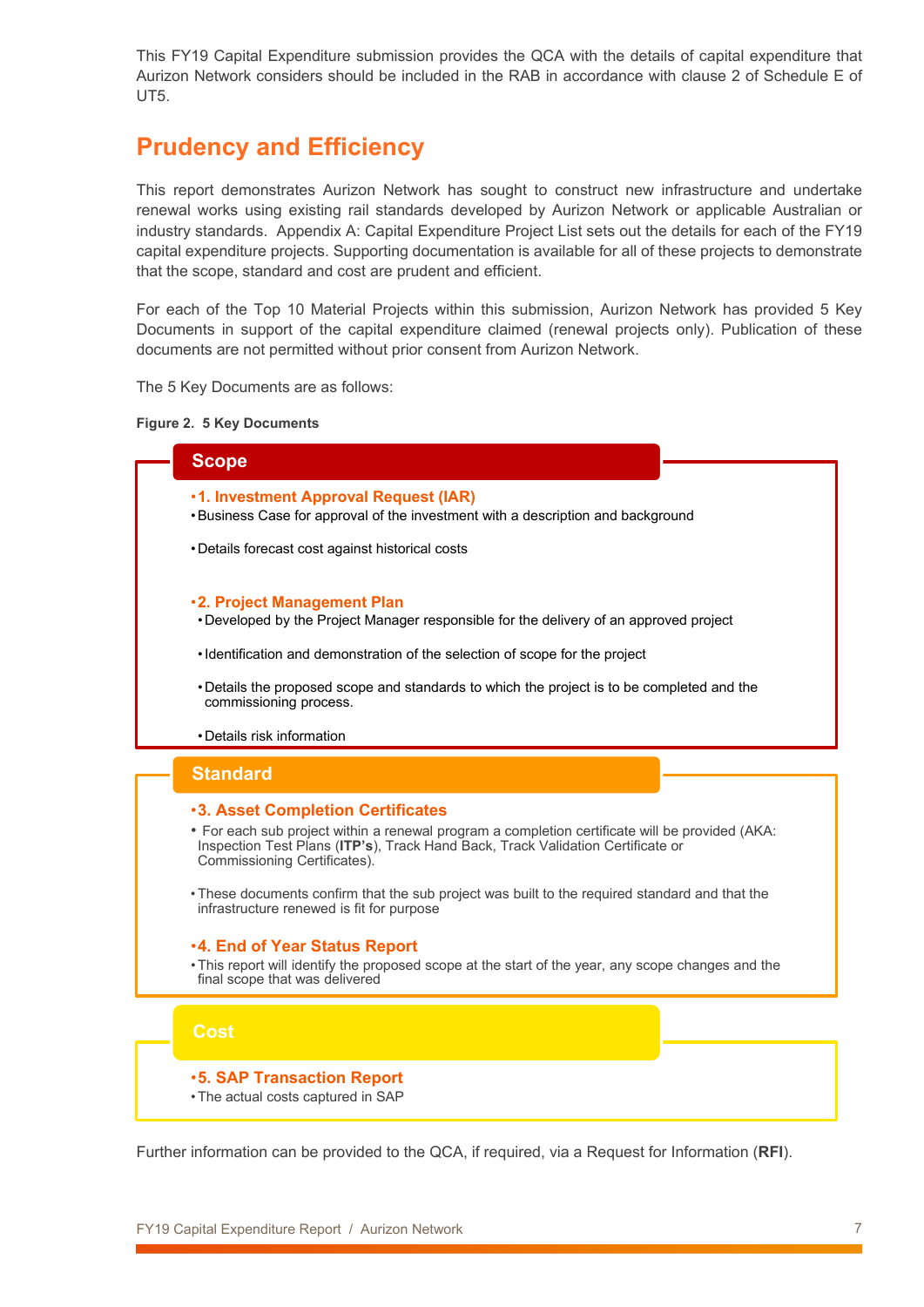## <span id="page-7-0"></span>**Additional Information**

### <span id="page-7-1"></span>Access Agreements and Contractual Obligations

The QCA is required to have regard to Aurizon Network's obligations under Access Agreements in considering the prudency and efficiency of capital expenditure in line with clause 2.2(b)(i)(B) and 2.2(b)(ii)(A) of Schedule E of UT5, along with any contractual timeframes as relevant to clause 2.2(b)(iii)(E)(8) of Schedule E. In particular, Growth projects are often linked to an Access Agreement held between Aurizon Network and another party, and there may be other contracts in place for an individual project.

### <span id="page-7-2"></span>Network Development Plan

The Network Development Plan is Aurizon Network's medium to long term planning document which sets out a range of options to increase the capacity of the CQCN. The QCA is required to have regard to any relevant Network Development Plan in considering the prudency and efficiency of capital expenditure in line with clauses 2.2(b)(i)(A) and 2.2(b)(iii)(A) of Schedule E of UT5. The Network Development Plan also demonstrates consideration of supply chain impacts, as required by clause 2.2(b)(iii)(E)(7) of Schedule E of UT5.

Where relevant, current and likely future usage levels are considered in developing projects and these are recorded in modelling and stakeholder communications as required for the particular project. Such information supports prudency and efficiency with respect to 2.2(b)(i)(C) and 2.2(b)(ii)(B) of Schedule E of UT5.

### <span id="page-7-3"></span>Asset Management Plans

In determining the prudency and efficiency of Aurizon Network's capital expenditure, the QCA is required to have regard to the age and condition of existing assets and any Asset Management Plan which has been accepted by the QCA under clause 3 of Schedule E of UT5. Whilst there are not currently any QCAapproved Asset Management Plans, Aurizon Network's Asset Maintenance and Renewal Policy clearly documents defined assumptions that sit behind plans for managing assets.

Aurizon Network's asset management documentation, including Condition Assessments and Prioritisation Models, further support the prudency and efficiency of the FY19 capital expenditure under clauses 2.2(b)(i)(D), 2.2(b)(ii)(D) and 2.2(b)(ii)(D) of Schedule E of UT5, where applicable.

### <span id="page-7-4"></span>Standards, Specifications and Policies

The QCA is required to have regard to the standard of works for the project, where relevant to Aurizon Network's design standards and relevant Australian design and construction standards, as detailed in clauses 2.2(b)(ii)(C) and (E) of Schedule E of UT5. In support of the QCA's decision, Aurizon Network's suite of standards, specifications and policies are available. This includes Aurizon Network's design standards arising from the Safety Management System.

The requirements contained in these documents are based on the requirements of the relevant Australian Standard(s) and technical knowledge and experience. Any additional or non-standard requirements are outlined in project documentation such as Client Requirement Briefs and Project Management Plans, or similar.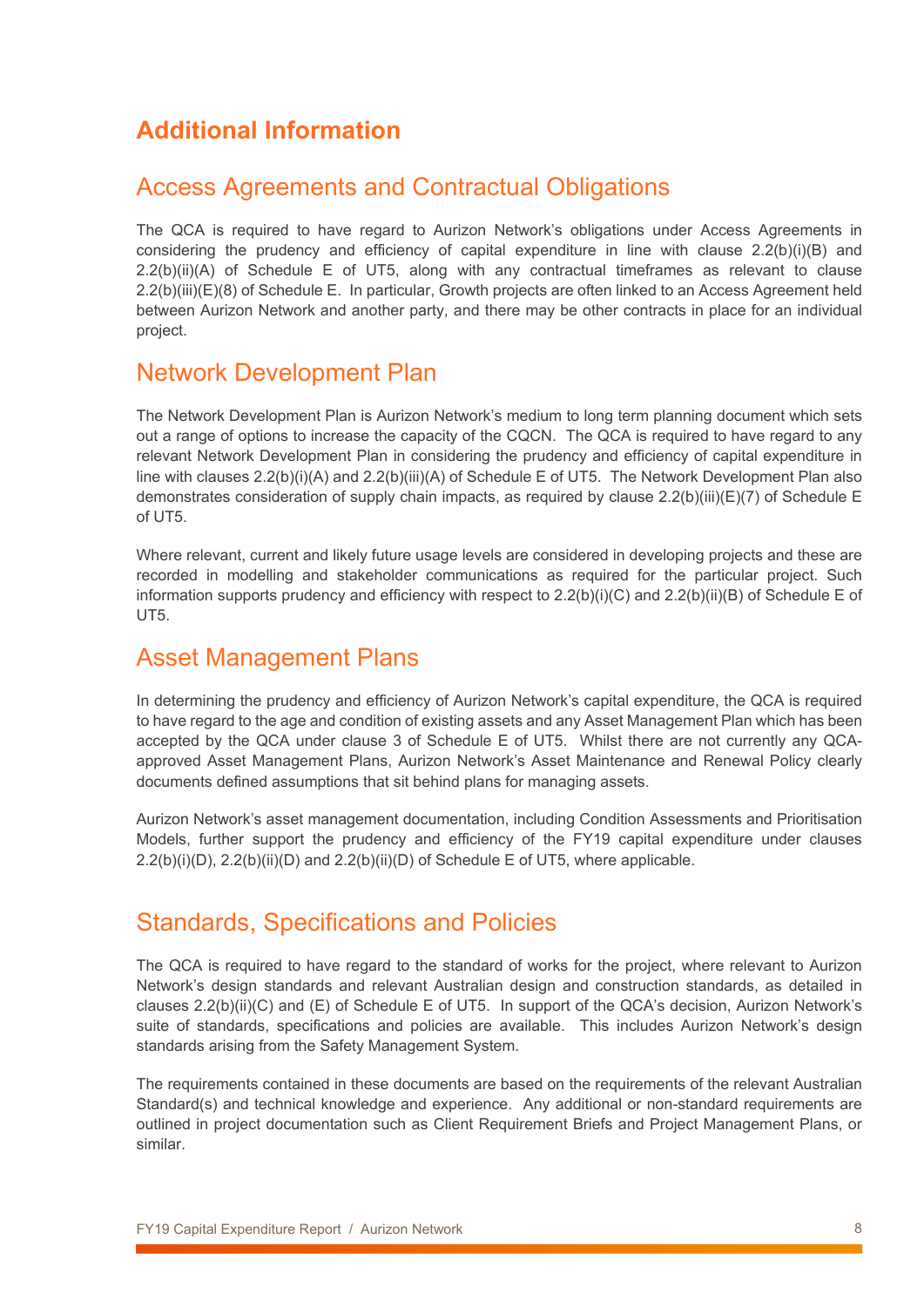Aurizon Network's project completion processes include Project Commissioning Certificates (or similar) and Project Completion Reports to record that the specified standards were implemented. Where relevant, these are further supported by As-Built Drawings and Quality Management documentation including, Inspection and Test Plans, Track Validation Certification, Practical Completion Certificates and photographs of completed works.

Further, these documents, support Aurizon Network in meeting its legislative and tenure requirements, including those relating to rail safety, workplace health, safety and environmental requirements, as required by clause 2.2(b)(i)(G) of Schedule E of UT5. In relation to this requirement, Aurizon Network has a fullyintegrated Safety, Health and Environment Management (**SHEM**) system that supports the management of incidents, hazards, near misses and safety interactions. This system and related documentation also support Aurizon Network's compliance with Laws and the requirements of Authorities, as required by clauses 2.2(b)(ii)(F) and 2.2(b)(iii)(E)(3) of Schedule E of UT5.

### <span id="page-8-0"></span>Stakeholder Engagement

Where relevant, particularly for Growth projects, Aurizon Network consults with Access Seekers and Access Holders who may be impacted by the capital expenditure, in support of clause 2.2(b)(i)(G) of Schedule E of UT5. Matters raised by Funding Users are also considered, in line with the requirements of clauses  $2.2(b)(i)(H)$ ,  $2.2(b)(ii)(G)$  and  $2.2(b)(iii)(F)$  of Schedule E of UT5.

### <span id="page-8-1"></span>Interest During Construction (IDC)

The financing charges incurred by Aurizon Network during the creation of assets are capitalised as appropriate. Refer to the IDC Calculation Method section for detail on how IDC is calculated. Generally, this interest is capitalised where: Expenditure has commenced on the capital project; the assets being delivered or renewed under the project are for Aurizon Network's use, and not for resale; there has been continuous construction or work on the project over the period (such that significant delays in construction if any are excluded); and there are actual financing costs in place with Aurizon Network's funding providers.

# <span id="page-8-2"></span>Funding (Gearing) Ratio

The gearing ratio for Aurizon Network to source funds is debt of 55% and equity of 45%. The QCA has noted this is efficient and that the approved weighted average cost of capital (**WACC**) utilising this gearing ratio is appropriate for the calculation of IDC. This has been the method adopted since the approval of UT1 in December 2001.

Aurizon Network has applied the QCA approved regulated WACC to calculate the relevant IDC included in this submission.

### <span id="page-8-3"></span>IDC Calculation Method

In calculating the IDC for this FY19 Capital Expenditure submission, Aurizon Network has applied the Scurve methodology. This is consistent with the calculation method applied by Aurizon Network, and approved by the QCA, from 2010.

To obtain the IDC amount, the S-curve approach uses monthly cash flow values, multiplied by the applicable interest rate. These cash flows are extracted from Aurizon Network's financial accounting system (**SAP**). The applicable interest rate is the WACC for the relevant regulatory period.

Aurizon Network includes approved capital expenditure into the RAB as at the 1<sup>st</sup> January in the year of commissioning of the project. To do this, the IDC calculation must be conducted to the mid-point in the year the project was commissioned. For the FY19 Capital Expenditure this mid-point is 31 December 2018. Any negative IDC is also calculated from the mid-point of the year, to the conclusion of the financial year.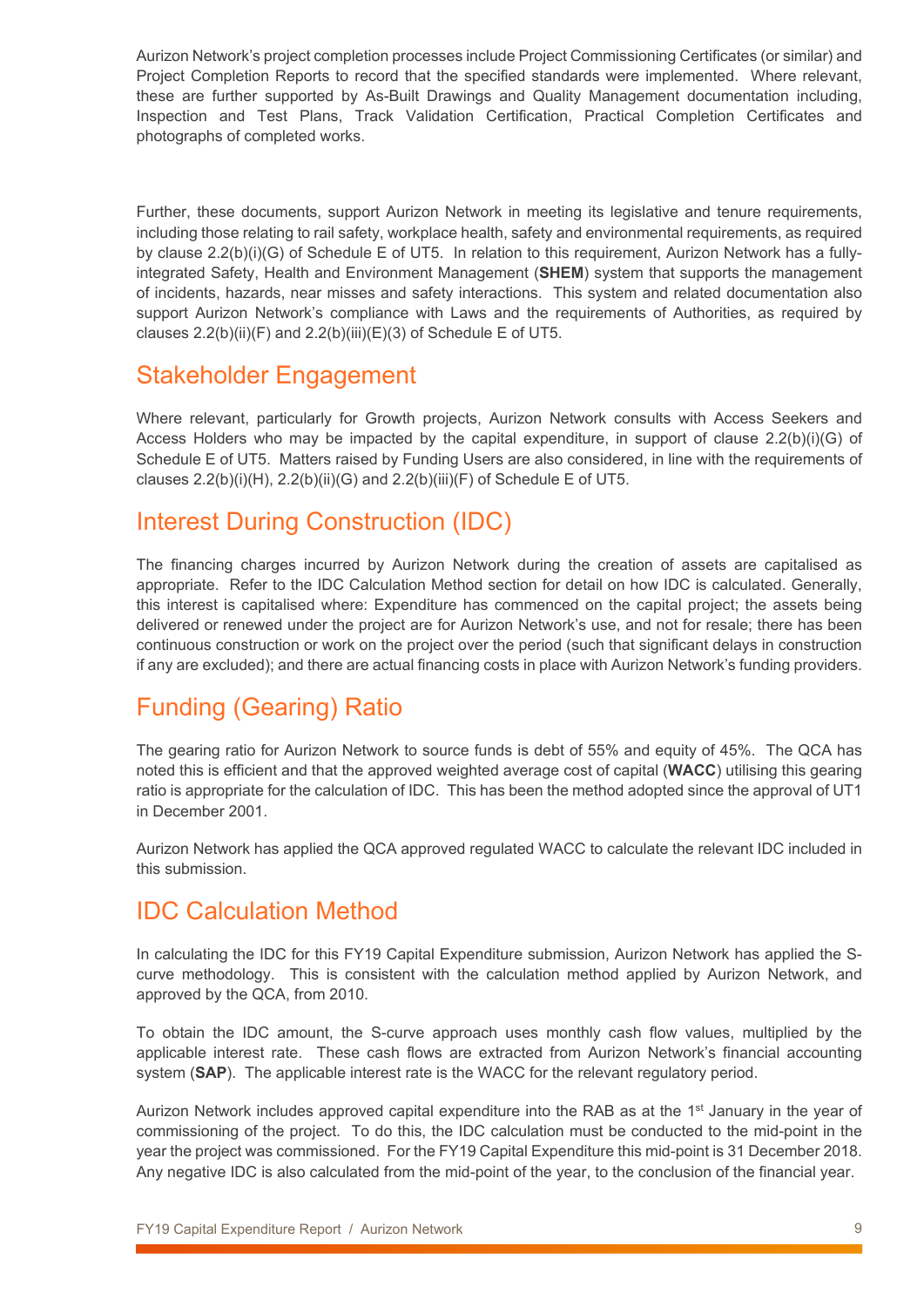# <span id="page-9-0"></span>**Capital Project Discipline Types**

Within this report Aurizon Network submits a number of projects which relate to three general project categories, and also the cost of funding such projects including IDC.

### <span id="page-9-1"></span>**Sustaining**

In prior submissions, such projects were referred to as "Capital Renewal".

Includes projects which relate to the renewal or replacement of infrastructure assets within specified disciplines. Those disciplines include: Civil, Control Systems and Electrical.

In order to provide the safe and reliable operation of the CQCN, Aurizon Network undertakes the renewal of the assets used to deliver contractual obligations to access holders. Capital Renewal projects are capital investment works that replace or upgrade life expired infrastructure. Items are identified for renewal based on age, wear, condition and/or obsolescence.

Given the extent of these works, they are generally undertaken by, and reported by project disciplines.

#### <span id="page-9-2"></span>Growth

There has been no change to this category name from prior years submissions.

Includes projects that add capacity to the existing network through expansion or augmentation.

### <span id="page-9-3"></span>**Transformation**

In prior submissions, such projects were referred to as "Other".

Includes projects which do not fall within the Sustaining or Growth categories, and which often involve information technology (**IT**) and operating technology (**OT**) programs, projects to improve operational efficiency and environmental or sustainability programs.

A summary of each of these categories, relevant to the FY19 Capital Expenditure, is set out in Table 1.

| <b>Discipline Type</b>                 | <b>Capital Expenditure</b><br>(excluding IDC) | <b>IDC</b> | <b>Capital Expenditure</b><br>(including IDC) |
|----------------------------------------|-----------------------------------------------|------------|-----------------------------------------------|
| Growth                                 | 238,068                                       | 3.492      | 241,560                                       |
| <b>Sustaining</b><br>(Capital Renewal) | 121,271,876                                   | 418.577    | 121,690,454                                   |
| <b>Transformation</b><br>(Other)       | 8.596.304                                     | -73.271    | 8,523,033                                     |
| Total                                  | \$130,106,248                                 | \$348.799  | \$130,455,047                                 |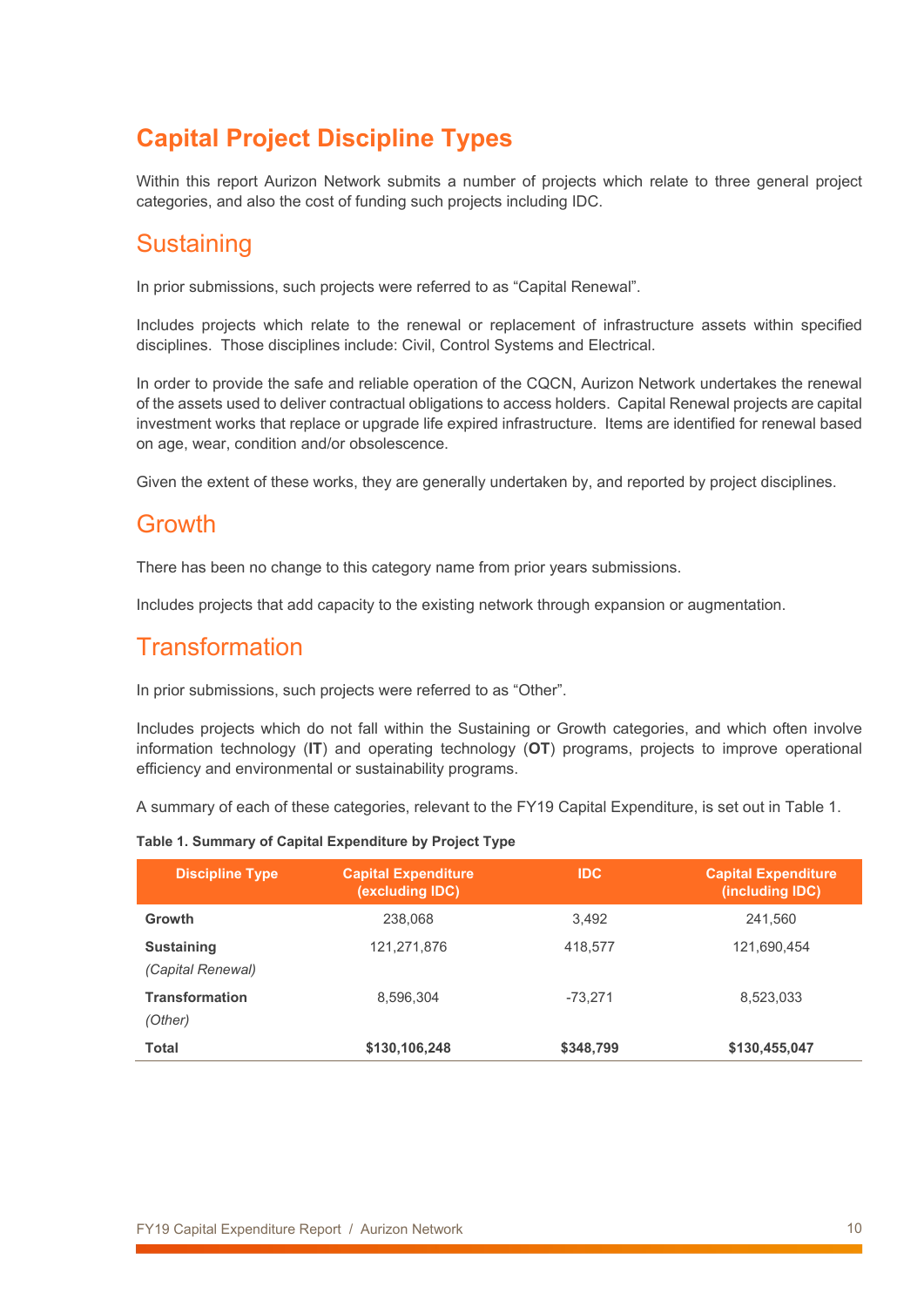# <span id="page-10-0"></span>**Capital Project Asset Types**

### <span id="page-10-1"></span>**Civil**

Civil, referred to as TACA in SAP, projects include those relating to rail formation and ballast, sleepers, rail, turnouts and structures. The details of these asset types are set out in [Table 5](#page-10-3) below.

<span id="page-10-3"></span>

|  |  |  | Table 2. Civil Projects by Asset Type |  |  |  |
|--|--|--|---------------------------------------|--|--|--|
|--|--|--|---------------------------------------|--|--|--|

| <b>Asset Type</b>          | <b>Description</b>                                                                                                                                                                       | <b>Capital Expenditure</b><br>(excluding IDC) |
|----------------------------|------------------------------------------------------------------------------------------------------------------------------------------------------------------------------------------|-----------------------------------------------|
| Rail                       | Renewal of end of life rail                                                                                                                                                              | 26,666,099                                    |
| <b>Track</b>               | A combination of assets types in works, including ballast,<br>sleepers and rail replacement                                                                                              | 14,799,271                                    |
| <b>Sleepers</b>            | Renewal of end of life sleepers, upgrade of timber to concrete<br>sleepers, and upgrade of sleeper fasteners                                                                             | 6.654.840                                     |
| <b>Structures</b>          | Replacement of culverts and concrete drains                                                                                                                                              | 16,374,974                                    |
| <b>Formation / Ballast</b> | Sub-formation, capping layer, ballast renewal and ballast<br>cleaning                                                                                                                    | 19,243,671                                    |
| <b>Various</b>             | Civil works conducted as part of a response to events such as<br>cyclones or flooding                                                                                                    | 1,156,299                                     |
| <b>Turnouts</b>            | Turnouts and turnout components                                                                                                                                                          | 14,749,888                                    |
| <b>Corridor Access</b>     | Projects within the Corridor discipline include those which impact<br>on assets within the rail corridor, such as access points, access<br>roads and corridor security including fencing | 2,984,207                                     |
| Total                      |                                                                                                                                                                                          | \$102,629,249                                 |

### <span id="page-10-2"></span>Control Systems

Control Systems projects include those relating to the assets that communicate with the Universal Traffic Control (**UTC**) system which allows train movements, identifies train locations, operates rail points, and activates level crossing protections. These systems are also required to monitor and protect below-rail assets from risk of derailment or infrastructure damage, from rolling stock defects. Control Systems projects also includes telecommunications projects, relating to assets providing the data linkages between field equipment and network control, enabling Aurion Network to manage safe train operations.

The details of the FY19 Projects involving Control Systems are set out in [Table 6](#page-10-4)**.**

<span id="page-10-4"></span>

| <b>Asset Type</b>                       | <b>Description</b>                                                                                         | <b>Capital Expenditure</b><br>(excluding IDC) |
|-----------------------------------------|------------------------------------------------------------------------------------------------------------|-----------------------------------------------|
| <b>Network Controls</b>                 | Provides Network Control systems, digital and microwave<br>radio systems and information technology system | 12.968.299                                    |
| <b>Operational Systems</b><br>(Systems) | Provides axle counters, monitoring systems                                                                 | 353.868                                       |
| <b>Telecommunication</b>                | Provides data, optic and radio linkages                                                                    | 7.105                                         |
| <b>Level Crossings</b>                  | Road and rail interfaces and protection systems                                                            | 4.359.809                                     |
| Total                                   |                                                                                                            | \$17,689,082                                  |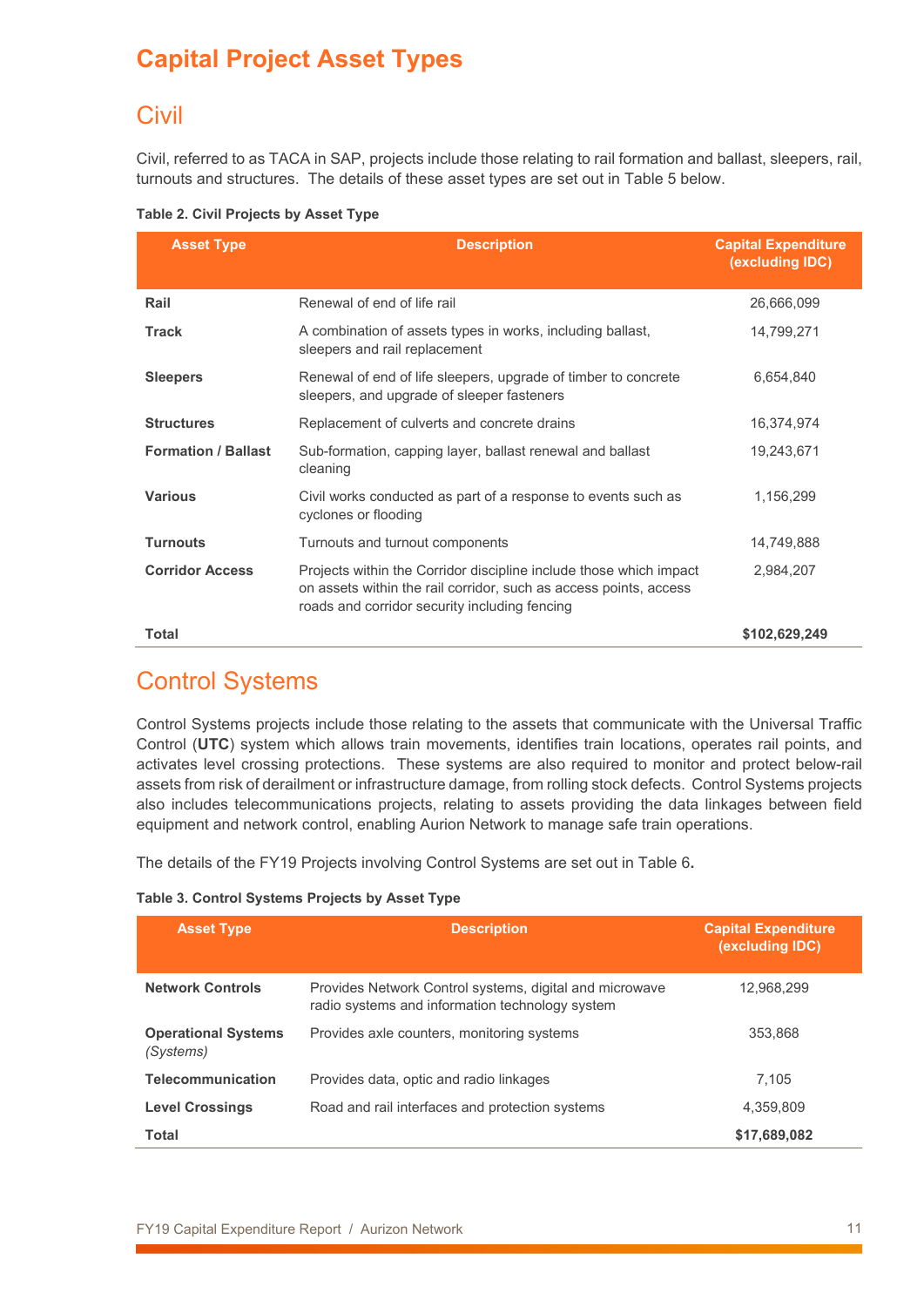### <span id="page-11-0"></span>**Electrical**

Electrical projects cover works associated with all elements of the supply and distribution of electricity for the utilisation of electric traction in the Blackwater and Goonyella Systems. The details of these projects by asset type are set out in [Table 7](#page-11-3) below.

#### <span id="page-11-3"></span>**Table 4. Electrical Projects by Asset Type**

| <b>Asset Type</b>    | <b>Description</b>                                                        | <b>Capital Expenditure</b><br>(excluding IDC) |
|----------------------|---------------------------------------------------------------------------|-----------------------------------------------|
| <b>Power Systems</b> | Provides feeder stations, track section cabins and supply<br>transformers | 185.545                                       |
| <b>Electrical</b>    | Provides masts and wires of the distribution system                       | 768.001                                       |
| Total                |                                                                           | \$953.546                                     |

### <span id="page-11-1"></span>**FY19 Top 10 Projects by value**

Given the nature of the expenditure included in this submission, Aurizon Network has elected to provide detailed discussion in this report of the top 10 projects, listed below in [Table 9](#page-11-4)**.**

| <b>Project Number</b> | <b>Project Name</b>                       | <b>Project Type</b> | <b>Capital</b><br><b>Expenditure</b><br>(excluding IDC) |
|-----------------------|-------------------------------------------|---------------------|---------------------------------------------------------|
| <b>IV.00425</b>       | Rail Renewal Program Package 1            | Sustaining          | 26,572,373                                              |
| <b>IV.00446</b>       | Structures Renewal Package 1              | Sustaining          | 15.465.451                                              |
| IV.00476              | Track Renewal Package 1                   | Sustaining          | 15.193.594                                              |
| <b>IV.00461</b>       | Turnout Renewal Package 1                 | Sustaining          | 14.053.345                                              |
| IV.00452              | Formation Renewal Package 1               | Sustaining          | 9,851,560                                               |
| <b>IV.00449</b>       | Bridge Ballast Renewal Package 1          | Sustaining          | 8,567,512                                               |
| IV.00455              | Control Systems Renewal Package 1         | Sustaining          | 6,875,112                                               |
| <b>IV.00473</b>       | Sleeper Renewal Package 1                 | Sustaining          | 6,317,874                                               |
| IV.00577              | East End Fishermans Landing Infra Upgrade | Transformation      | 4,858,621                                               |
| IV.00458              | Level Crossing Renewal Package 1          | Sustaining          | 4.048.374                                               |
| Total                 |                                           |                     | \$111,803,815                                           |

<span id="page-11-4"></span>**Table 5. Summary of Material Projects**

#### <span id="page-11-2"></span>**IV.00425 Rail Renewal Program Package 1**

Aurizon Network has 2,760KMs of track in the CQCN, the majority of which was installed in the 1980s and 1990s. The main reason for the rail renewal program, a Capital Renewal project, is due to rail wear as a result of friction between wagon wheels and the rail. Lubrication of curved rail and appropriate rail grinding is necessary to ensure rail reaches its maximum rail life. The greater the train weight the higher the friction and the greater the wear, meaning tracks carrying loaded trains will wear at a faster rate than tracks carrying empty trains.

The Rail Renewal Program for the CQCN aims to renew damaged or worn rail assets to ensure compliance with the mandatory Civil Engineering Track Standard (**CETS**) Network Safety Management System. CETS Module 2 prescribes the standards for the design, construction, monitoring, maintenance and modification of rail used in the CQCN and outlines specific thresholds for rail wear.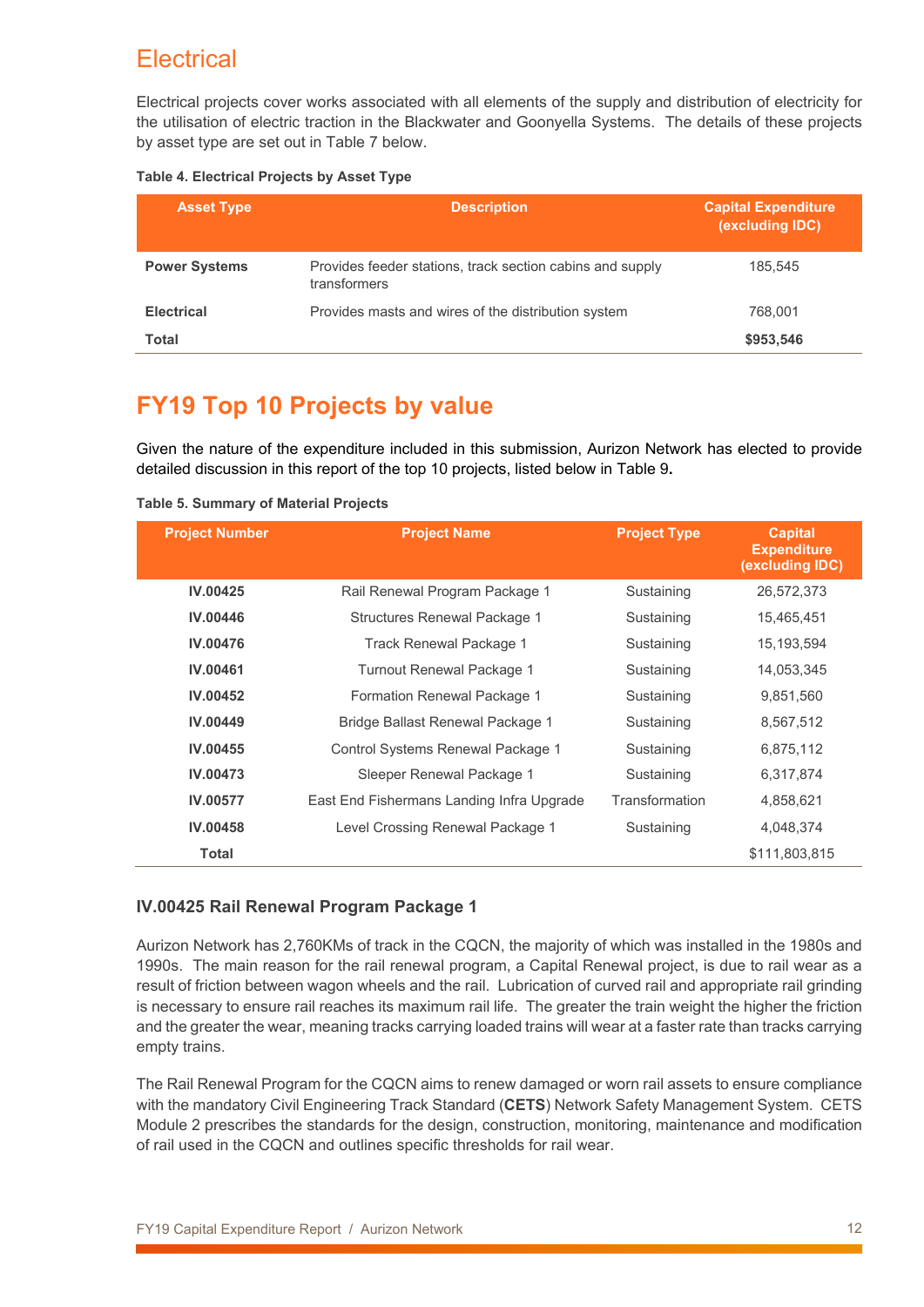Rail wear limits are determined by a number of factors including; curve radius, axle load, rail type, rail size and curve leg. Rail wear is captured by manual measurements from Track Inspections and data from the Rail Inspection Vehicle (**RIV**) which measures the head loss of the rail at set intervals along the track. Wear measurements over the history of the curve can be used to determine the wear rate and the date in which replacement is required. Wear rates are directly associated with the level of traffic which passes over any respective track segment.

At high annual gross tonnages, the rate of growth of rail defects may become the limiting rail life factor. Rail wear reduces the rail cross section and does not transfer loads over the required number of sleepers and consequently internal rail stress becomes excessive, increasing the likelihood of rail bending.

Aurizon Network's rail renewal strategy supports the proactive replacement of life expired rail or defective rail before it can adversely impact safety and operational performance. The Rail Renewal Program is a long-term Asset Renewal Program with a prioritised program of works developed and funded yearly.

#### <span id="page-12-0"></span>**IV.00446 Structures Renewal Package 1**

This upgrade is a Capital Renewal project which will facilitate the current and future traffic and provide an asset suitable to the corrosive environments within the CQCN. Culverts and structures on the CQCN were predominantly installed during the initial track construction in the 1960's. These structures were designed for lower axle load and traffic tonnages than current operational requirements. The impact of running larger and heavier trains across these culverts since being installed have led to their accelerated degradation.

Due to overstress or condition deterioration culverts may collapse, leading to loss of top and line of the overlying track. Failure mechanisms will depend on the shape and dimension of the cross-section, maintenance undertaken to date as well as the culvert material. Culvert outlets and inlets which exhibit signs of scour are also a concern as the scour may advance towards the track and if unchecked may undermine the culvert and track itself. At best, speed restrictions would then be required to be imposed until repair/renewal of culverts is carried out while the worst case could see train derailment and track closures enforced until such time as the culverts are replaced and track reinstated.

The renewal or upgrade of the culverts increases the strength of the culverts to align with Civil Engineering Structures Standards (**CESS**), providing increased confidence in the asset and progressively improving the track infrastructure to enable future growth. The upgrading of the culverts is in line with Australian Standards and Aurizon's Code of Practice.

The Structural Renewal Program involves significant upfront site inspection, survey, design and approval activities. Currently there are 3,809 culverts and 339 bridges across the CQCN. Routine inspections, in accordance with CESS, identify structures approaching the end of their life which are then prioritised for completion under the project, using a priority rating model. Benefits of the project include less maintenance works, reduced inspection requirements, removal of speed restrictions and reduction of risk of derailments.

The Structures Renewals Program aims to replace life-expired or near life-expired structures throughout the CQCN with new structures compliant to a 300LA design loading configuration (Australian Standard) and design flood immunity of Q100 (to top of rail) and Q50 (to top of formation).

#### <span id="page-12-1"></span>**IV.00476 Track Renewal Package 1**

The Track Upgrade Program, a Capital Renewal project, is a coordinated program renewing the track structure (sleepers, rail, fastenings and in some locations ballast), maximising the efficiency of construction. The renewal of track assets at the scoped locations ensures the ongoing integrity and reliability of the network, facilitating the current and future traffic task in a reliable manner.

The project involves upgrading the track structure to 60kg rail, 28tal concrete sleepers with galvanized Pandrol E clips and new ballast in select locations. Sites that have been identified for Track Upgrade in FY18 were spread across the CQCN; Goonyella, Newlands, Moura and Blackwater systems. A track upgrade site is determined by combining a site that has worn rail in need of replacement, and an area of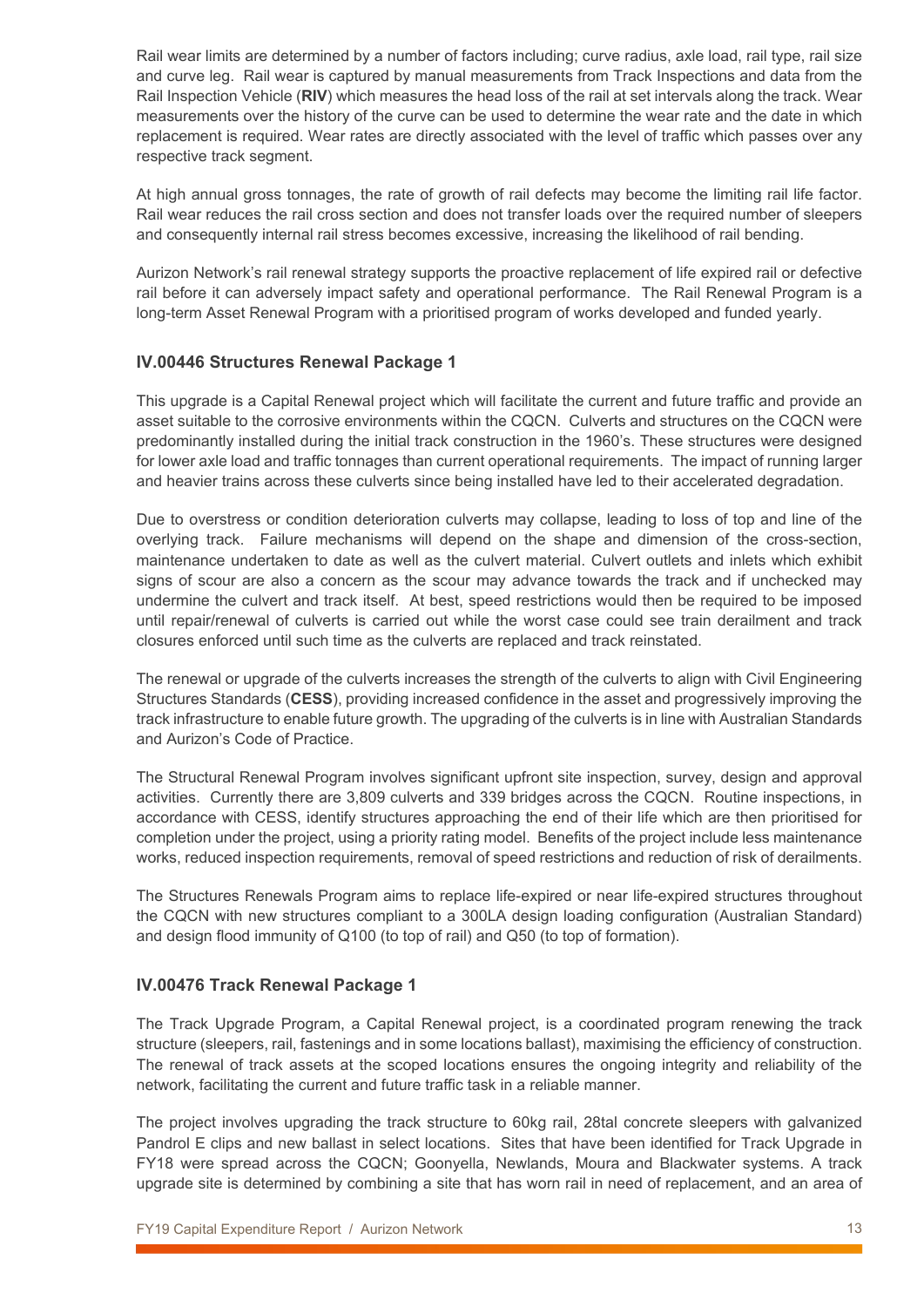Fist or timber sleepers that require replacement. In some cases (depending on the condition of the ballast), the scope may also request that the ballast be replaced at the same time. Upgrading the track structure at the same time minimises the amount of time that the track is disrupted in that location and the need to incur multiple site mobilisation costs.

The minimum scope to be completed at a location is driven by the amount of worn rail needing to be replaced, however consideration is also given to maximising the productivity of mobilising resources to that location. As labour and machinery are charged on a daily basis, the preference is to maximise the productivity from the costs being incurred by undertaking additional Fist or timber sleeper replacements in that location. As a result, in those locations where the Track Laying Machine (**TLM**) was utilised, the amount of sleeper replacement being undertaken may be increased to fully utilise the already paid for plant and labour, with the only additional cost being the sleepers and associated clips and pads.

In the early 1980's mainline track was constructed with 22.5tal concrete sleepers with 'fist clips'. mainline track was constructed with 22.5tal concrete sleepers with 'fist clips'. These fist clips fasten the rail to the sleeper by leveraging via a pin and clip arrangement through the body of the sleeper. With constant exposure to the coal and coastal environments, the pins and clips of these sleepers are becoming severely corroded. The clips and pins are losing tension which can result in wide gauge and eventual failure of sleeper. Furthermore, these sleepers are rated at 22.5tal while the current track standard calls for 28tal sleepers.

The pins corrode within the sleeper, so the extent of corrosion is not fully evident on visual inspection. Given the increasing wide gauge issues, maintenance inspection of the affected areas has been increased to reduce the risk of gauge issues and likelihood of derailment. To manage this sleeper failure, a rolling sleeper replacement program has been implemented over the last couple of years. The replacement of the fist sleepers are on a priority basis determined by the condition of the sleeper. This is in addition to manual replacement during routine maintenance. Where rail is approaching the end of its life and is supported by timber sleepers which have a poor condition or fist sleepers, it is replaced with a concrete pandrol sleeper to meet current axle loads.

Aurizon manages its below rail renewal and replacement project using the project management function within the Engineering and Project Development area, with all asset renewal activity managed by the Asset Renewal Program Manager. One of the key benefits of this approach is that the Program Manager, along with the relevant Asset Manager, has a complete view of proposed works and can program numerous projects to occur concurrently by deferring or bringing forward works in a like location. For example, if a section of sleepers in a location are programmed for replacement and on review the sleepers are expected to require replacement in 2 years and the ballast renewed in 3 years, as it is more efficient both in resource use and track possession to complete all three activities at the one time. This completion of multiple works at a single location is classed as Track Upgrade works.

#### <span id="page-13-0"></span>**IV.00461 Turnout Renewal Package 1**

The Turnout Renewal Program, a Capital Renewal project, is a rolling Asset Renewal Program with a prioritised program of works developed and funded yearly. The program objectives encompass the replacement of whole turnouts, upgrading of existing components and removal of turnouts that are no longer required to maintain the system capacity.

By delivering this renewal program Aurizon Network will increase the reliability of the entire network's supply chain, while minimising the cost of the maintenance task.

#### Other benefits Include:

- Reduced risk of adverse network performance arising from rail defects.
- Improved supply chain benefit through decreased transit time and increased reliability<br>
Improves operational safety of the network
- Improves operational safety of the network.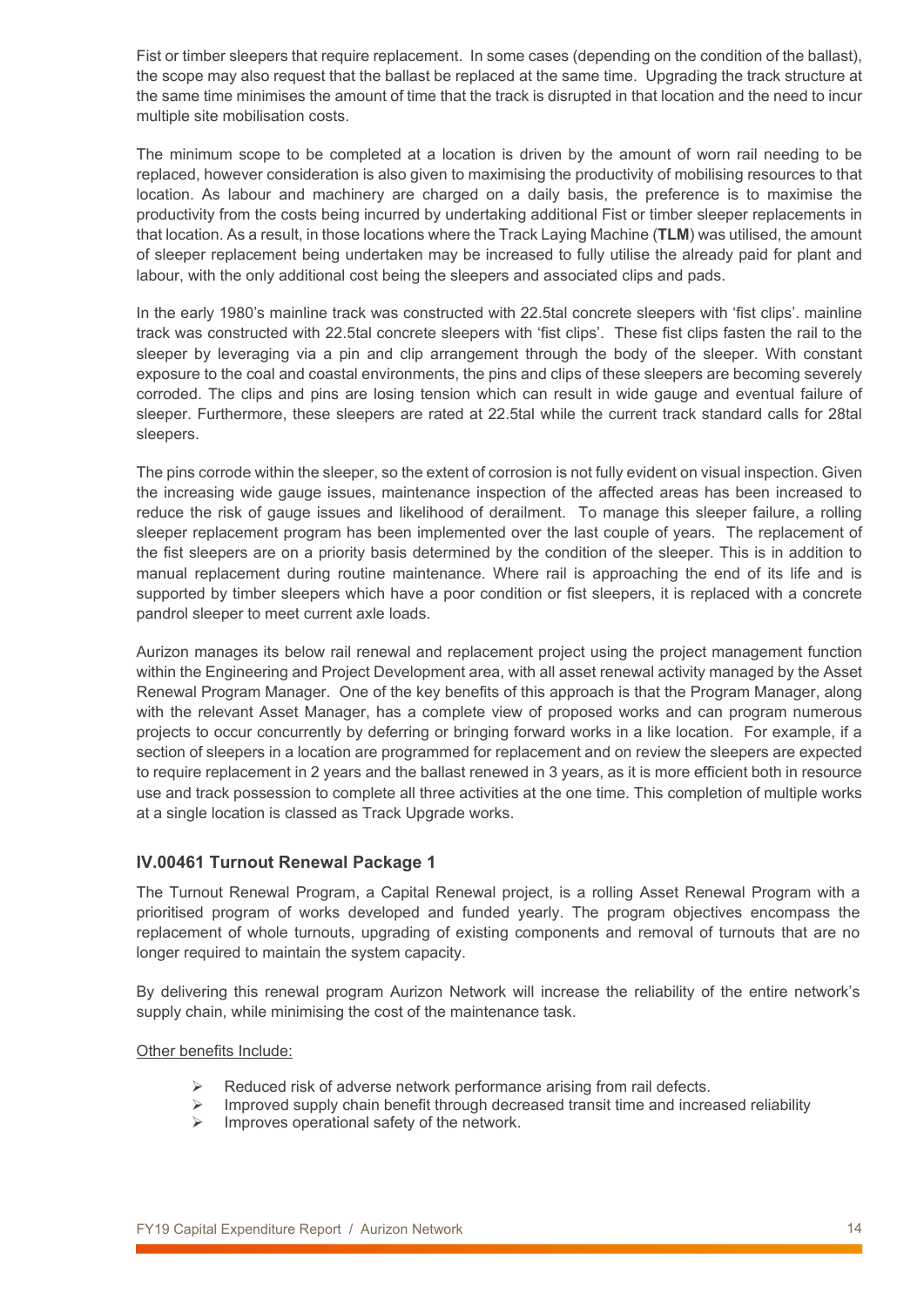#### <span id="page-14-0"></span>**IV.00452 Formation Renewal Package 1**

The Formation Renewal Program, Capital Renewal, is a rolling Asset Renewal Program with a prioritised program of works developed and funded yearly. Scope is determined using track geometry (carried out by the Track Recording Car) which covers the entire CQCN and highlights areas of concern. Once a location has a geometry defect identified and it is determined to be due to formation failure it is then condition and risk assessed and prioritised.

The criteria used to determine scope can been identified as follows:

- The current condition of the formation;
- $\triangleright$  The impact of traffic and frequency of tonnages on that track section;<br> $\triangleright$  The probability of negative impact to the Network: and
- $\triangleright$  The probability of negative impact to the Network; and  $\triangleright$  The availability of access to the track location if failure
- The availability of access to the track location if failure did occur.

#### <span id="page-14-1"></span>**IV.00449 Bridge Ballast Renewal Package 1**

The Bridge Ballast Renewal Program seeks to renew and replace ballast depth and profile in line with the Civil Engineering Track Standard (**CETS**) limit at priority sites across CQCN. Bridge Ballast Renewals are not included as part of Aurizon Network's maintenance allowance budget under Ballast Undercutting and as such is dealt with as a renewal activity. Aurizon Network has approximately 19.0km of ballast on 258 ballast-deck bridges across the CQCN.

The replacement of fouled ballast on bridges ensures that the track is able to drain freely, and the ballast is able to absorb and transfer the weight of trains evenly. This prevents the development of 'mud holes' and prevents the track from 'pumping', issues that can lead to a rail break which could lead to a derailment.

Ballast is typically made from crushed stone and forms the bed upon which sleepers are laid. Its primary functions are to:

- $\triangleright$  "lock" track in place
- $\triangleright$  enable even load distribution to the underlying formation/bridge structure, and;
- $\triangleright$  facilitate the drainage of water, and;
- $\triangleright$  enable mechanised reinstatement of top & line

Coal fouling and other contaminants impede the ballast's drainage functionality. As the ballast becomes increasingly fouled normal track maintenance techniques (i.e. resurfacing) are no longer effective and result in the increasing occurrence of track geometry anomalies and rail faults. These defects cause the track to settle unevenly resulting in a weakened track structure that requires regular and often reactive maintenance. It also increases the risk of derailment, train partings and broken rails. Typically, these risks are managed using speed and load restrictions.

In comparison to ballast undercutting practises, ballast renewal on bridge decks pose a unique problem due to their narrow design and the fact that there are often significant safety concerns (working at height) as well as environmental concerns of fouled ballast spilling into creeks and rivers below. The narrow design ensures that ballast undercutting techniques through mechanised, efficient bespoke machinery cannot be utilised. As a result, manual techniques of track de-construction and re-construction are required.

The scope for this rolling program is based on the following analysis:

- Civil Asset Management System (**CAMS**): based on ballast depth, extent and depth of fouling, RIMS defects, track geometry;
- $\triangleright$  Defects: feedback from Network Asset Maintenance based primarily on track geometry and defects data;
- $\triangleright$  Speed Restrictions: Bridges with speed restrictions impacting revenue traffic throughput.:
- $\triangleright$  New technologies: utilisation of ballast matting and membranes in order to reduce the changes in track stiffness between splay set to splay set;
- $\triangleright$  Track Criticality Rating: location of the bridge has been assessed in accordance with the Criticality Asset Strategy and Policy.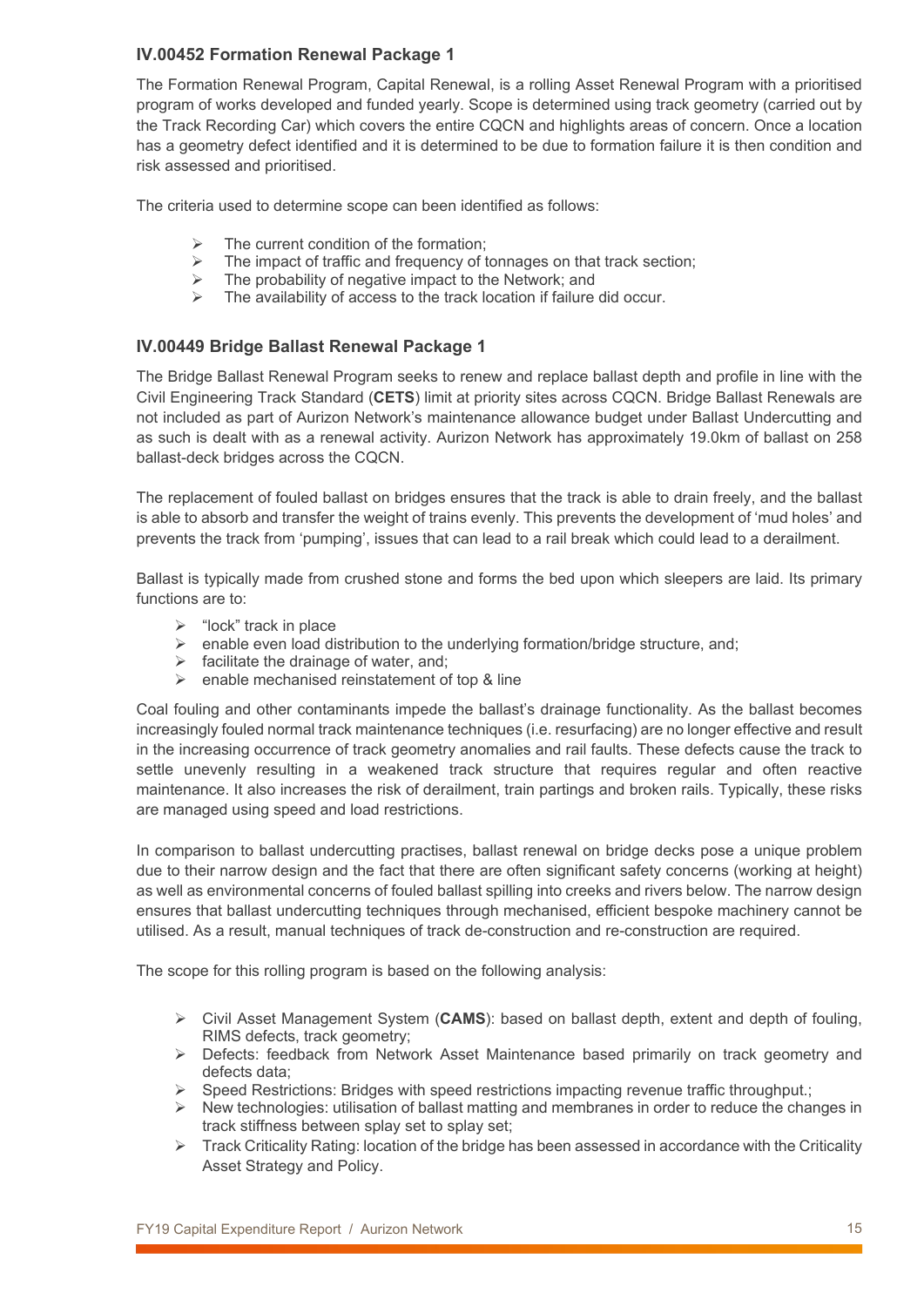#### <span id="page-15-0"></span>**IV.00455 Control Systems Renewal Package 1**

Control Systems Assets include Aurizon Network's train control system, asset protection and signalling control assets as well as managing Australia's largest non-commercial telecommunications data network. This program of works seeks to maximise the performance and reliability of network assets whilst maintaining safety. The program consists of a total ten projects separated into Package 1 (IV.00346) and Package 2 (IV.00347). Each project has a prioritised scope identified within the Network Assets Scope Priority Model.

There are four projects in **Package 1 (IV.00346)** discussed in further detail below:

1. Train Detection:

This project is the renewal of train detection assets in order to replace end of life track circuit related equipment and reduce fault impacts experienced by the network operators and reduce maintenance effort on the track circuit equipment.

2. Interlocking Assets:

Interlocking assets are the signalling components which control local signalling equipment e.g. signals and track circuits according to predetermined functional and safety rules. Interlocking assets allow Network Control to operate Remote Control signalling equipment which displays to the train controller via UTC status of signals and points and shows the passage of train through the CQCN Rail Network.

3. Power Resilience:

Trains have been delayed due to instability of the older signalling power systems, particularly during strm activity. The solution to this problem has been achieved by the rollout of a new Power Equipment Rooms (**PER**) that house uninterruptable power supplies that reduce significantly power instability caused by storms. This project delivered a reduction in signals being restored to stop during power changeover. This had a flow on effect of reducing train delays.

#### 4. UTC/DTC Upgrade

The UTC/DTC upgrade project provided software and hardware updates to the key train control systems Universal Train Control (**UTC**) & Direct Train Control (**DTC**) which operate throughout the CQCN. The upgrades included software changes to the UTC system to improve safety & reliability and hardware changes to improve telemetry systems and Networking equipment that enables communications with field signalling equipment and the UTC and DTC system elements. These updates maintain and extend the life of the existing train control systems.

The project scope was determined through joint communication of the working group that meets quarterly to reprioritise the updates and proposed scope.

- $\triangleright$  A safety enhancement, providing an additional screen icon for items that currently only have text prompts
- $\triangleright$  An enhancement to upscale the UTC into the internet age, replacing aging modem infrastructure and bearers with IP based modern equivalents. This improves system reliability, allows selfhealing networks, cheaper telemetry carriers and greatly simplifies disaster recovery.
- $\triangleright$  A safety enhancement, this improvement prevents accidental release of blocking placed on the UTC in support of isolations or electrical incidents.
- A safety enhancement, building the functionality of the Track Access System (**TAS**) system, providing additional location identifying features and enhanced electronic forms.
- An obsolescence replacement. The Train Overview System (**TOS**) System provides train information to external systems, primarily the widely used Realtime Train Overview (**RTOA**). TOS itself is Windows NT based and was moved to a virtual environment in FY17, however the system requires upgrade to ensure its future viability. Any changes to TOS will also obviously require changes to RTOA.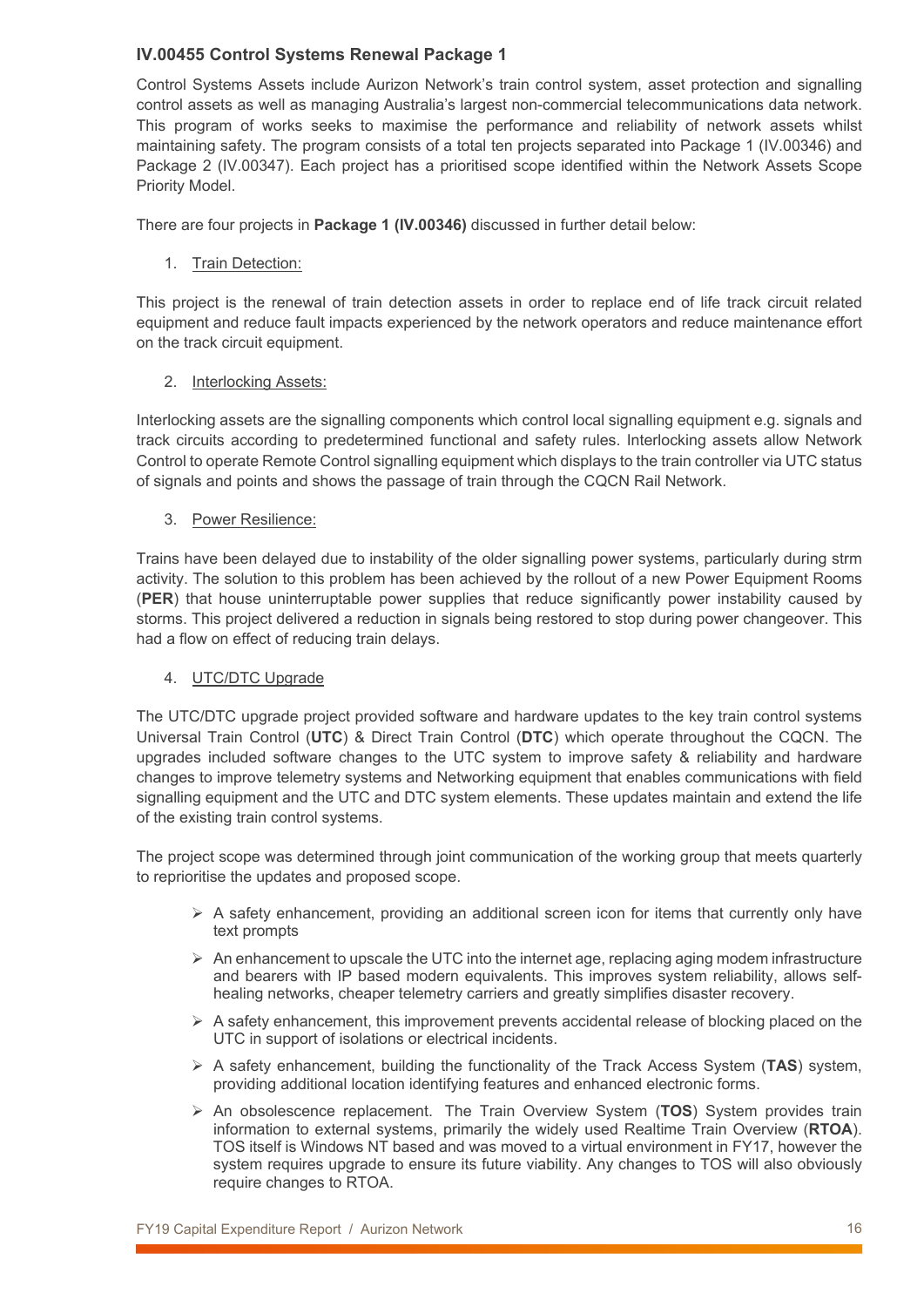#### <span id="page-16-0"></span>**IV.00473 Sleeper Renewal Package 1**

This project is to replace priority life expired and ineffective timber sleepers and corroded fist fastened sleepers designed for 22.5tal and selected timber sleepers 'on a face' (i.e replace everything between the start and finish points) with 28tal Pandrol e-clip concrete sleepers at numerous identified sites within the Goonyella, Moura, Newlands and Blackwater systems.

The sleeper is a fundamental component of the track structure and performs four critical functions to ensure the reliable passage of trains:

- $\triangleright$  Holds the track in alignment both vertically and horizontally;
- $\triangleright$  Holds the rails on which trains are conveved and quided to "Gauge":
- $\triangleright$  Spreads the load of the trains from the wheels to the underlying soil and formation in a controlled and designed manner;
- $\triangleright$  Provides mass and resistance to lateral forces from trains and thermal effects.

As detailed in the IV.00476 Track Renewal Package 1 section, an ongoing sleeper program has been implemented to carry out sleeper replacement on a priority basis determined by the inspection regime of the track assets.

In addition to the renewal of fist concrete sleepers due to fastenings at end of life, sleeper upgrade and renewal requirements also include:

- Replacement of derailment damaged sleepers previously left in track, but at end of service life under current increased traffic operations;
- $\triangleright$  Upgrade of timber sleeper track with high sleeper replacement and maintenance requirements;

Derailment damaged sleepers suffer various damages which affect the sleeper performance and hence reliability and transit times of train services traversing them.

Timber sleepers have similar and more dramatic degradation effects. Timber sleepers still constitute a significant portion of the network. Timber, because of its organic nature, degrades and loses life not only by train traffic but also through climate and exposure to the weather environment independently of train traffic.

#### <span id="page-16-1"></span>**IV.00577 East End Fishermans Landing Infra Upgrade**

This project is to renewal worn or life expired assets to enable continued railings from East End mine to facilitate access agreement. The works include; bridge rollouts, ballast lift and undercutting, level crossing undercutting and signage upgrades, re-railing, turnout undercutting and fencing in line with the Civil Engineering Track Standard (**CETS**) at priority sites on the East End Spur and Balloon Loop (**East End Branch**) and Comalco Junction to Fisherman's Landing (**Fisherman's Landing Branch**).

The upgrade works on the East End Branch and Fisherman's Landing Branch have been scoped over the 5-year period through a process of identifying critical infrastructure assets at a risk of not complying with CETS or are approaching noncompliance.



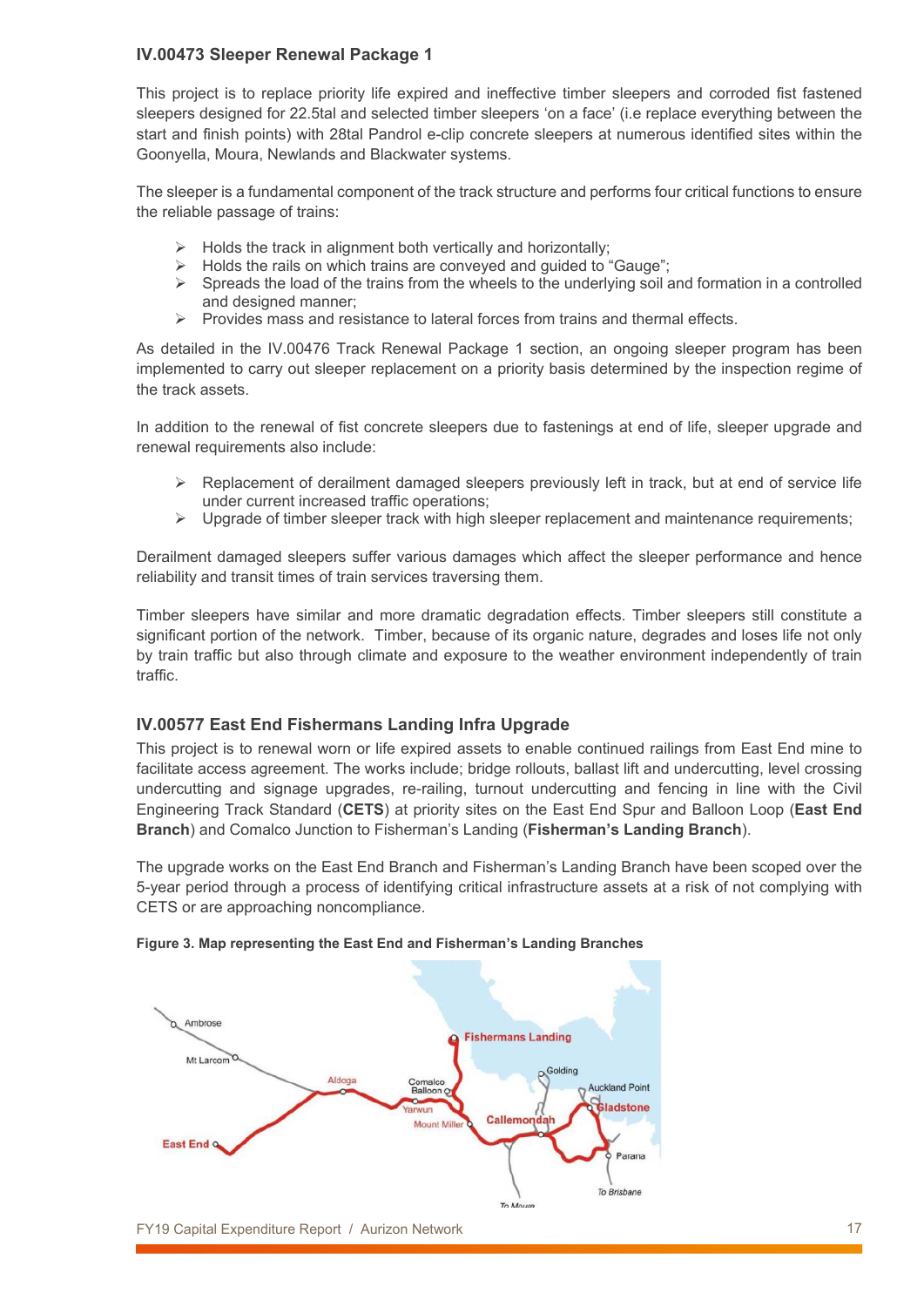#### <span id="page-17-0"></span>**IV.00458 Level Crossing Renewal Package 1**

The purpose of the FY19 Level Crossing Renewals Project is to renew/upgrade through the CQCN as identified within the FY19 Scope Priority Model to ensure the safe passage of trains.

Rail Level Crossings are the locations where road and railway lines intersect allowing road users (including pedestrians and cyclist) to travel over the railway tracks. Aurizon Network is the Rail Infrastructure Manager (**RIM**) of over seven hundred and sixty-three (763) level crossings in its 2,700 kilometres of heavy haul railways throughout the Central Queensland Region.

This project is a continuing rolling program each year to identify, renew and upgrade the level crossing through the four major coal systems in CQCN. These include the Goonyella, Moura, Newlands and Blackwater systems.

# <span id="page-17-1"></span>**FY19 Other Projects**

The remaining projects, outside of the top 10, appear across various categories and in some instances include post-commissioning expenditure. These projects are considered other projects for the purpose of this report, and hence are dealt with by way of summary. Table 10 summarises the value of non-material projects across each of the categories of Sustaining, Growth and Transformation.

#### **Table 6. Summary of Other Projects**

| <b>Project Type</b>   | <b>Number of Other Projects</b> | <b>Capital Expenditure</b><br>(excluding IDC) |
|-----------------------|---------------------------------|-----------------------------------------------|
| <b>Sustaining</b>     |                                 | 15,785,935                                    |
| Growth                |                                 | -6,079,806                                    |
| <b>Transformation</b> |                                 | 8.596.304                                     |
|                       |                                 | \$18,302,433                                  |

The expenditure within the Growth and Transformation projects categories are primarily related to projects which have been approved by the QCA in previous years. Expenditure related to post-commissioning costs which form part of these categories as discussed in the Post Commissioning Expenditure section.

The projects within the Sustaining category (excluding the material projects detailed above), comprise the largest portion of this submission. These projects have been further segregated by the discipline of the tasks undertaken in those projects. As discussed in the section entitled Sustaining (Capital Renewal) Projects.

### <span id="page-17-2"></span>**Post Commissioning Expenditure**

A number of projects included in this FY19 Capital Expenditure submission have been commissioned in previous financial years. The substantive expenditure for these projects has been submitted to and approved by the QCA in prior year's submissions.

Accordingly, where expenditure has been captured against those projects post-commissioning, those amounts are being tendered in this submission for inclusion in the RAB as part of the efficient and prudent value of the assets.

Generally, costs relating to specific projects incurred in subsequent years are claimed annually until the project reaches financial close. These expenses are categorised as post-commissioning costs. Aurizon Network defines an asset commissioning as occurring when that asset has been certified as being available for the operation of revenue train services.

Demand for capacity is persistent in the CQCN, and as such to enable access to the rail networks as soon as possible, commissioning of a project – either growth or renewals – many take place prior to the completion of every aspect of work scheduled to be undertaken on a particular project. For example, diesel

FY19 Capital Expenditure Report / Aurizon Network 18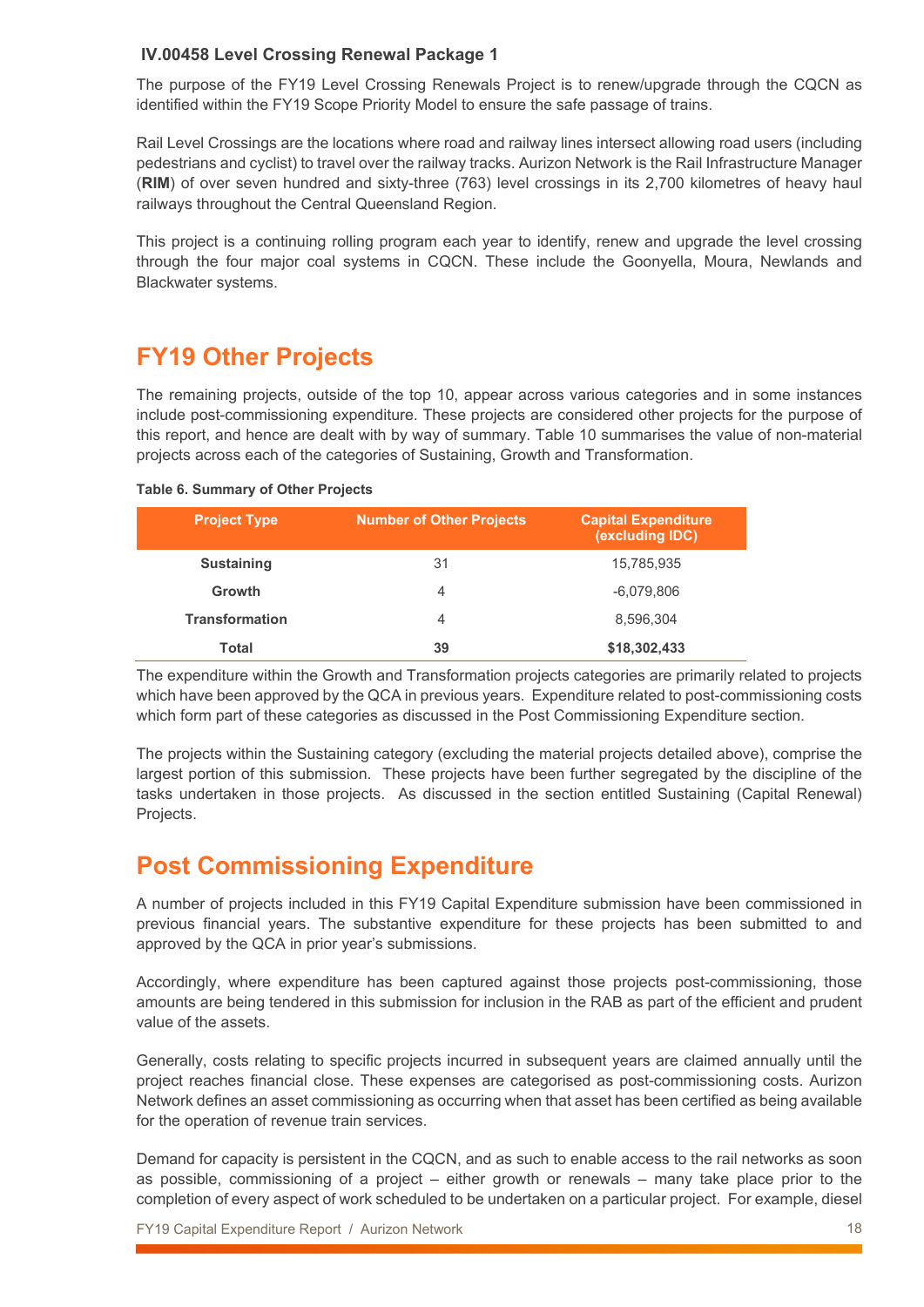traction trains can traverse a section of infrastructure before any electrical infrastructure necessary to facilitate electric traction trains is completed. Similarly, trains can traverse new infrastructure under direct train control (**DTC**) whilst signalling works are being completed. Accordingly, these types of work activities are scheduled to be completed towards the end of the project, such that the infrastructure may become operational as soon as safe.

Post commissioning cost may also be incurred on a project when there is a delay in processing invoices for externally contracted works. Costs may also be incurred during any defects or liabilities period prior to 'practical completion' and project handover to Aurizon Network's asset maintenance divisions for ongoing operation and maintenance.

The details of the projects on which Aurizon Network is submitting post commissioning expenditure for approval are set out in [Table 11.](#page-18-0)

| <b>Project</b><br><b>Number</b> | <b>Project Name</b>                       | <b>Prior QCA</b><br><b>Approved</b><br><b>Expenditure</b> | <b>Capital</b><br><b>Expenditure</b><br>(excluding IDC) |  |  |  |  |  |
|---------------------------------|-------------------------------------------|-----------------------------------------------------------|---------------------------------------------------------|--|--|--|--|--|
|                                 | <b>GROWTH</b>                             |                                                           |                                                         |  |  |  |  |  |
| A.01731                         | <b>WIRP1: DINGO TO BLUFF DUPLICATION</b>  | 208,465,446                                               | 108,391                                                 |  |  |  |  |  |
| A.04599                         | Havilah Culverts Upgrade                  | 12,877,344                                                | 73,476                                                  |  |  |  |  |  |
| A.02976                         | <b>WIRP1: North Coast Line</b>            | 165,344,621                                               | 47,818                                                  |  |  |  |  |  |
| A.03686                         | <b>WIRP1: MOURA SYSTEM UPGRADE</b>        | 25,446,078                                                | 7,189                                                   |  |  |  |  |  |
| A.03735                         | WIRP1: Bauhinia NORTH Upgrade             | 15,054,934                                                | 1,194                                                   |  |  |  |  |  |
| A.01731                         | WIRP1: DINGO TO BLUFF DUPLICATION         | 208,465,446                                               | 108,391                                                 |  |  |  |  |  |
| A.04599                         | Havilah Culverts Upgrade                  | 12,877,344                                                | 73,476                                                  |  |  |  |  |  |
|                                 | <b>SUSTAINING</b>                         |                                                           |                                                         |  |  |  |  |  |
| IV.00049                        | Radio System Replacement                  | 23,351,894                                                | 3,609,098                                               |  |  |  |  |  |
| IV.00399                        | 2017 Cyclone Debbie Rectification         | 12,633,191                                                | 1,156,299                                               |  |  |  |  |  |
| IV.00329                        | <b>Structures Renewal FY18</b>            | 15,054,900                                                | 926,232                                                 |  |  |  |  |  |
| IV.00004                        | <b>Traction Fault Locator Renewal</b>     | 1,985,507                                                 | 881,498                                                 |  |  |  |  |  |
| IV.00346                        | Package 1 FY18 Control Systems Renewal    | 8,223,807                                                 | 815,826                                                 |  |  |  |  |  |
| IV.00364                        | <b>Turnout Renewal FY18</b>               | 11,500,392                                                | 615,037                                                 |  |  |  |  |  |
| IV.00283                        | <b>Traction SCADA System</b>              | 2,078,916                                                 | 811,715                                                 |  |  |  |  |  |
| IV.00364                        | <b>Turnout Renewal FY18</b>               | 11,500,392                                                | 696,543                                                 |  |  |  |  |  |
| A.04313                         | Gauge Face Lubrication Asset Renewal      | 6,513,572                                                 | 564,946                                                 |  |  |  |  |  |
| IV.00334                        | Bridge Ballast Renewal Program FY18       | 7,272,262                                                 | 493,610                                                 |  |  |  |  |  |
| IV.00321                        | Sleeper Renewal Program FY18              | 6,747,175                                                 | 336,966                                                 |  |  |  |  |  |
| IV.00344                        | <b>Formation Renewal FY18</b>             | 12,236,291                                                | 330,989                                                 |  |  |  |  |  |
| IV.00360                        | Network Asset Mgt System Tranche 2        | 5,311,528                                                 | 323,399                                                 |  |  |  |  |  |
| IV.00343                        | Level Crossings Renewal Program FY18      | 5,244,232                                                 | 311,435                                                 |  |  |  |  |  |
| IV.00322                        | Rail Renewal FY18                         | 21,468,545                                                | 210,734                                                 |  |  |  |  |  |
| IV.00154                        | FY17 Autotransformer Renewal Project      | 3,243,138                                                 | 185,545                                                 |  |  |  |  |  |
| IV.00145                        | Track Upgrade FY17                        | 26,736,855                                                | 154,769                                                 |  |  |  |  |  |
| IV.00184                        | Network Capacity Model                    | 521,256                                                   | 30,469                                                  |  |  |  |  |  |
| IV.00040                        | <b>Train Detection Renewal Program</b>    | 8,719,883                                                 | 14,961                                                  |  |  |  |  |  |
| IV.00261                        | Telecommunications Infrastructure Renewal | 1,875,684                                                 | 7,105                                                   |  |  |  |  |  |
| IV.00266                        | <b>Transmission Renewal FY17</b>          | 1,926,012                                                 | 6,281                                                   |  |  |  |  |  |
| IV.00177                        | <b>Structures Renewal FY17</b>            | 15,188,516                                                | $-16,709$                                               |  |  |  |  |  |

#### <span id="page-18-0"></span>**Table 7. Post-Commissioning Expenditure**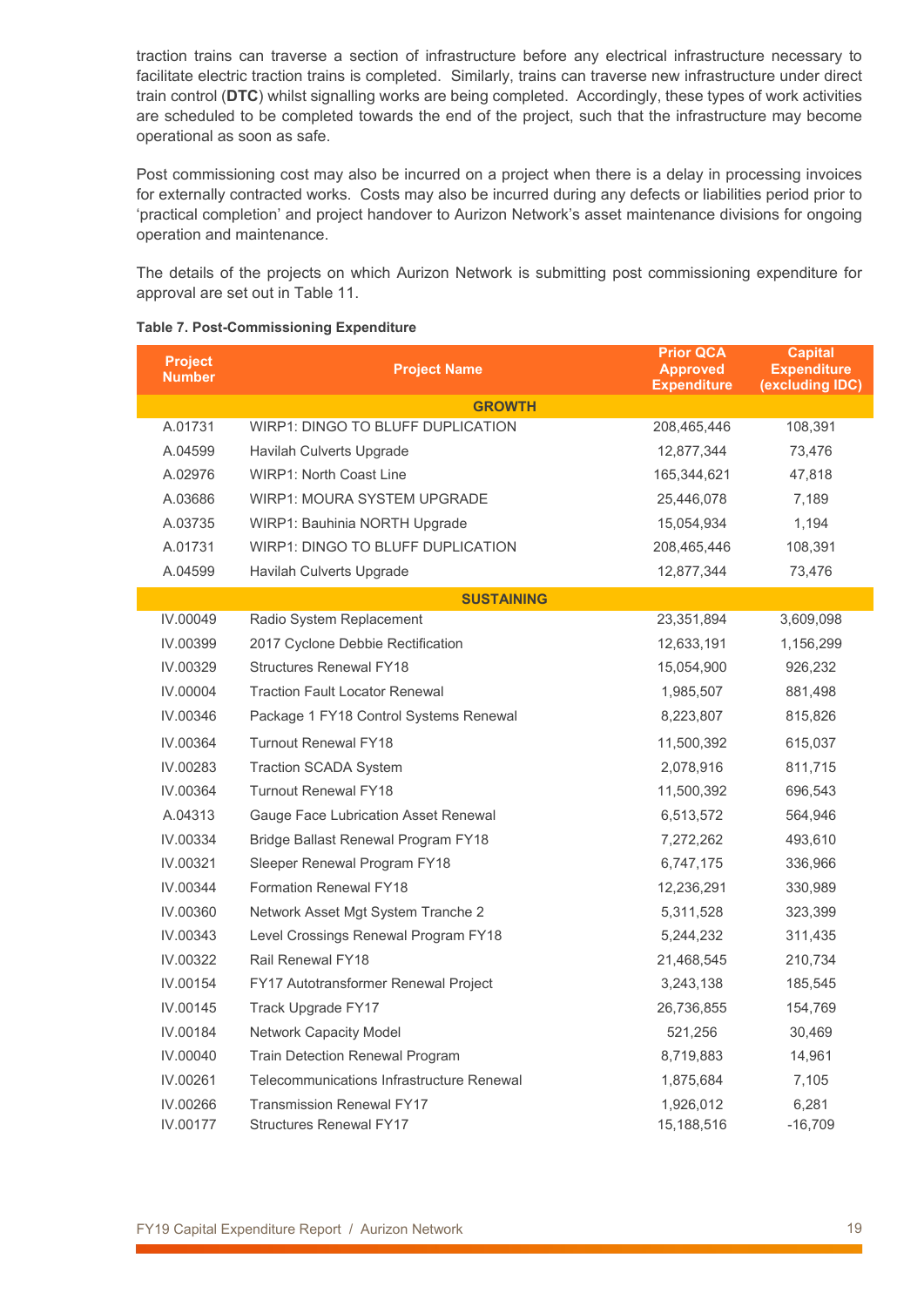| <b>SUSTAINING continued</b> |                                |               |               |  |  |  |  |
|-----------------------------|--------------------------------|---------------|---------------|--|--|--|--|
| IV.00316                    | Access Points Renewal Program  | 308.344       | -56.746       |  |  |  |  |
| IV 00384                    | OH Equipment Renewal FY18      | 3.461.614     | -113.497      |  |  |  |  |
| IV 00144                    | Rail Renewal FY17              | 33.559.944    | $-117.009$    |  |  |  |  |
| IV 00323                    | Track Upgrade FY18             | 23.389.982    | -1,114,038    |  |  |  |  |
| <b>TRANSFORMATION</b>       |                                |               |               |  |  |  |  |
| IV.00437                    | Callide Infrastructure Upgrade | 5.151.241     | 2.298.631     |  |  |  |  |
| ΤΩΤΑΙ                       |                                | \$690,893,105 | \$130,106,248 |  |  |  |  |

# <span id="page-19-0"></span>**Other Supporting Information**

Additional information for individual projects listed in [Appendix A: Capital Expenditure Project List](#page-20-0) is available on request during the review of this submission.

# <span id="page-19-1"></span>**Conclusion**

Aurizon Network is seeking the QCA's approval to include FY19 Capital Expenditure in the RAB, in accordance with clause 2 of Schedule E of UT5. This report provides the QCA with details of that capital expenditure which amounts to **\$130,106,248** excluding IDC **\$348,799**, for a total of **\$130,455,047** including IDC.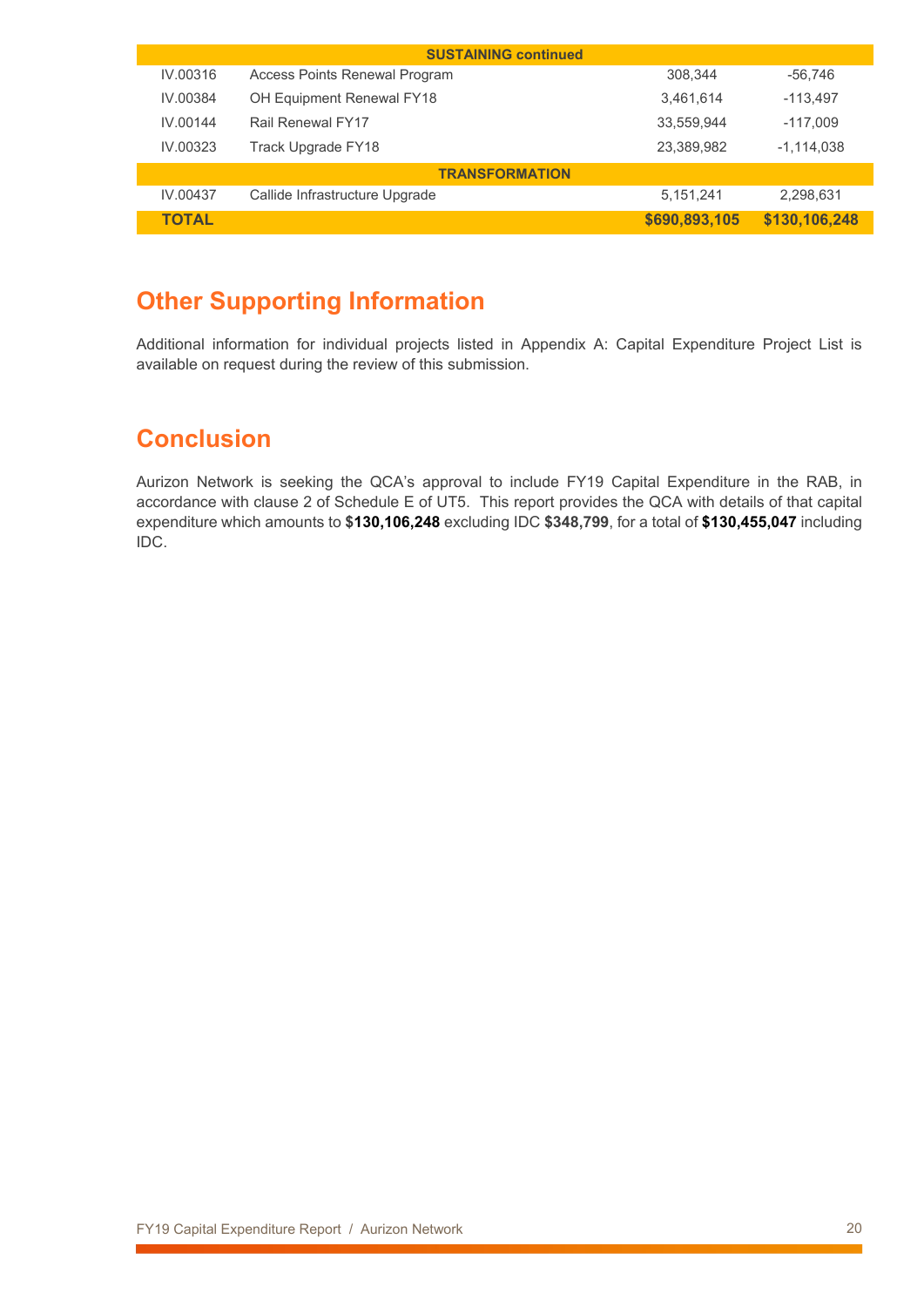# **Appendix A: Capital Expenditure Project List**

<span id="page-20-0"></span>

| Project<br><b>Number</b> | <b>Project Name</b>                       | <b>Project Type</b>    | <b>Project</b><br><b>Discipline</b> | <b>Asset Type</b>       | <b>System</b>      | <b>Claimable</b><br><b>Expenditure</b><br>(pre-escalation) |  |
|--------------------------|-------------------------------------------|------------------------|-------------------------------------|-------------------------|--------------------|------------------------------------------------------------|--|
| <b>MATERIAL PROJECTS</b> |                                           |                        |                                     |                         |                    |                                                            |  |
| IV.00425                 | Rail Renewal Program Package 1            | <b>Capital Renewal</b> | Civil                               | Rail                    | System Wide        | 26,572,373                                                 |  |
| IV.00446                 | <b>Structures Renewal Package 1</b>       | <b>Capital Renewal</b> | Civil                               | <b>Structures</b>       | <b>System Wide</b> | 15,465,451                                                 |  |
| IV.00476                 | <b>Track Renewal Package 1</b>            | <b>Capital Renewal</b> | Civil                               | Track                   | <b>System Wide</b> | 15, 193, 594                                               |  |
| IV.00461                 | Turnout Renewal Package 1                 | <b>Capital Renewal</b> | Civil                               | Turnouts                | <b>System Wide</b> | 14,053,345                                                 |  |
| IV.00452                 | Formation Renewal Package 1               | <b>Capital Renewal</b> | Civil                               | Formation / Ballast     | <b>System Wide</b> | 9,851,560                                                  |  |
| IV.00449                 | Bridge Ballast Renewal Package 1          | <b>Capital Renewal</b> | Civil                               | Formation / Ballast     | <b>System Wide</b> | 8,567,512                                                  |  |
| IV.00455                 | Control Systems Renewal Package 1         | Capital Renewal        | Systems                             | <b>Network Controls</b> | <b>System Wide</b> | 6,875,112                                                  |  |
| IV.00473                 | Sleeper Renewal Package 1                 | <b>Capital Renewal</b> | Civil                               | Sleepers                | <b>System Wide</b> | 6,317,874                                                  |  |
| IV.00577                 | East End Fishermans Landing Infra Upgrade | Other                  | Civil                               | Track                   | <b>Blackwater</b>  | 4,858,621                                                  |  |
| IV.00458                 | Level Crossing Renewal Package 1          | <b>Capital Renewal</b> | Systems                             | Level Crossings         | <b>System Wide</b> | 4,048,374                                                  |  |
|                          |                                           |                        |                                     |                         | <b>Sub total</b>   | \$111,803,815                                              |  |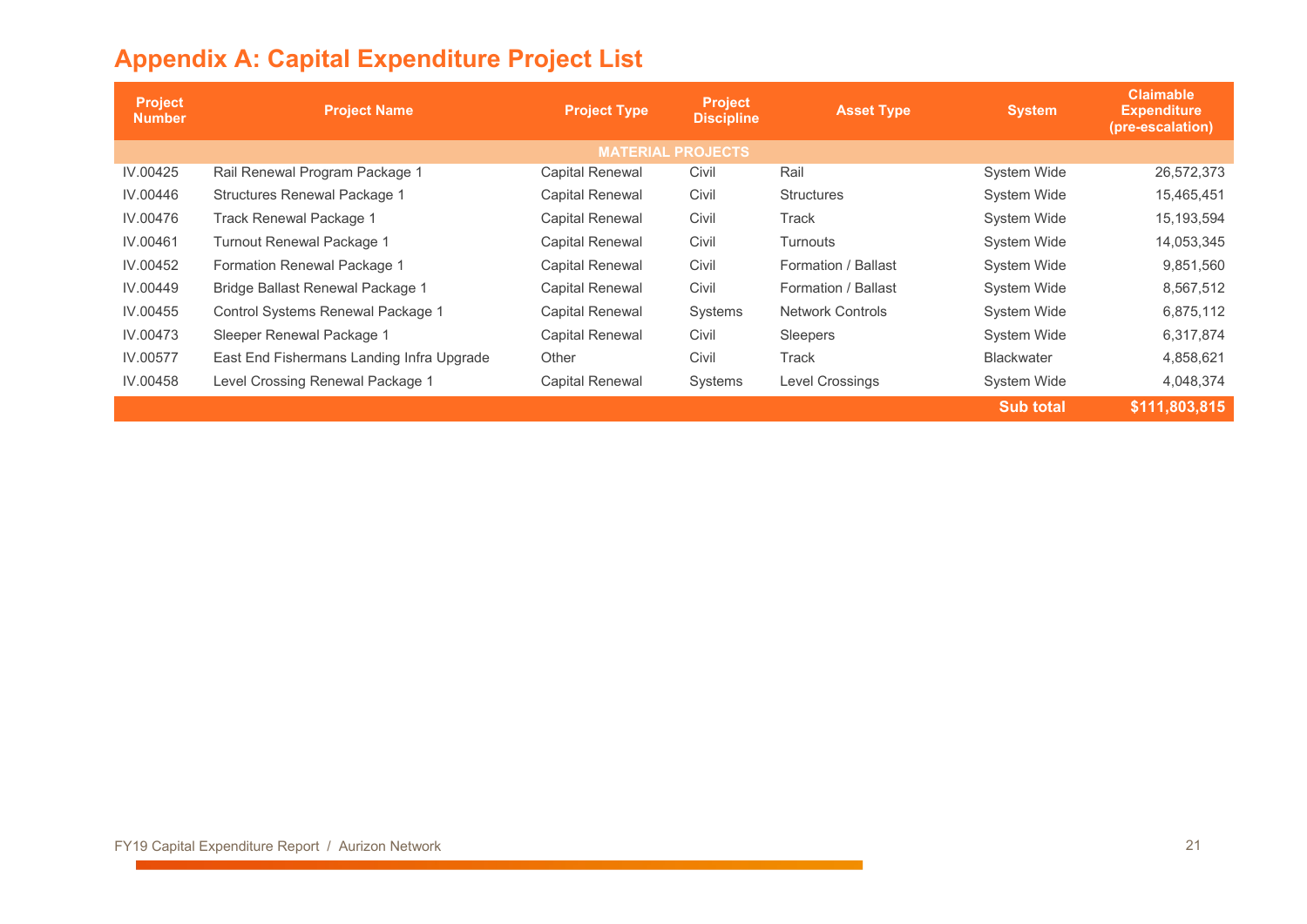| <b>Project</b><br><b>Number</b> | <b>Project Name</b>                    | <b>Project Type</b>    | <b>Project</b><br><b>Discipline</b> | <b>Asset Type</b>       | <b>System</b>      | <b>Claimable</b><br><b>Expenditure</b><br>(pre-escalation) |  |
|---------------------------------|----------------------------------------|------------------------|-------------------------------------|-------------------------|--------------------|------------------------------------------------------------|--|
| <b>OTHER PROJECTS</b>           |                                        |                        |                                     |                         |                    |                                                            |  |
| IV.00049                        | Radio System Replacement               | <b>Capital Renewal</b> | Systems                             | <b>Network Controls</b> | System Wide        | 3,609,098                                                  |  |
| IV.00437                        | Callide Infrastructure Upgrade         | Other                  | Civil                               | Track                   | Moura              | 2,298,631                                                  |  |
| IV.00555                        | FY19 Minerva Infrastructure Upgrade    | Other                  | Civil                               | <b>Track</b>            | <b>Blackwater</b>  | 1,379,635                                                  |  |
| IV.00470                        | <b>Corridor Security Package 1</b>     | <b>Capital Renewal</b> | Corridor                            | <b>Corridor Access</b>  | <b>System Wide</b> | 1,381,137                                                  |  |
| IV.00399                        | 2017 Cyclone Debbie Rectification      | <b>Capital Renewal</b> | Civil                               | Various                 | System Wide        | 1,156,299                                                  |  |
| IV.00329                        | <b>Structures Renewal FY18</b>         | <b>Capital Renewal</b> | Civil                               | <b>Structures</b>       | System Wide        | 926,232                                                    |  |
| IV.00004                        | <b>Traction Fault Locator Renewal</b>  | <b>Capital Renewal</b> | Electrical                          | Electrical              | System Wide        | 881,498                                                    |  |
| IV.00376                        | <b>FY18 Access Points</b>              | <b>Capital Renewal</b> | Corridor                            | <b>Corridor Access</b>  | System Wide        | 843,497                                                    |  |
| IV.00346                        | Package 1 FY18 Control Systems Renewal | <b>Capital Renewal</b> | Systems                             | <b>Network Controls</b> | System Wide        | 815,826                                                    |  |
| IV.00503                        | Power Systems Renewal Package 1        | <b>Capital Renewal</b> | Systems                             | <b>Network Controls</b> | <b>System Wide</b> | 835,307                                                    |  |
| IV.00283                        | <b>Traction SCADA System</b>           | <b>Capital Renewal</b> | Systems                             | <b>Network Controls</b> | System Wide        | 811,715                                                    |  |
| IV.00364                        | <b>Turnout Renewal FY18</b>            | <b>Capital Renewal</b> | Civil                               | Turnouts                | System Wide        | 696,543                                                    |  |
| A.04313                         | Gauge Face Lubrication Asset Renewal   | <b>Capital Renewal</b> | Civil                               | <b>Track</b>            | <b>System Wide</b> | 564,946                                                    |  |
| IV.00334                        | Bridge Ballast Renewal Program FY18    | <b>Capital Renewal</b> | Civil                               | Formation / Ballast     | <b>System Wide</b> | 493,610                                                    |  |
| IV.00467                        | Access Roads Package 1                 | <b>Capital Renewal</b> | Corridor                            | <b>Corridor Access</b>  | System Wide        | 478,621                                                    |  |
| IV.00321                        | Sleeper Renewal Program FY18           | <b>Capital Renewal</b> | Civil                               | Sleepers                | System Wide        | 336,966                                                    |  |
| IV.00344                        | <b>Formation Renewal FY18</b>          | <b>Capital Renewal</b> | Civil                               | Formation / Ballast     | System Wide        | 330,989                                                    |  |
| IV.00374                        | CQ Access Roads FY18                   | <b>Capital Renewal</b> | Corridor                            | <b>Corridor Access</b>  | System Wide        | 337,699                                                    |  |
| IV.00360                        | Network Asset Mgt System Tranche 2     | <b>Capital Renewal</b> | Systems                             | Systems                 | System Wide        | 323,399                                                    |  |
| IV.00343                        | Level Crossings Renewal Program FY18   | <b>Capital Renewal</b> | Systems                             | Level Crossings         | System Wide        | 311,435                                                    |  |
| IV.00322                        | Rail Renewal FY18                      | <b>Capital Renewal</b> | Civil                               | Rail                    | System Wide        | 210,734                                                    |  |
| IV.00154                        | FY17 Autotransformer Renewal Project   | <b>Capital Renewal</b> | Electrical                          | Power Systems           | System Wide        | 185,545                                                    |  |
| IV.00145                        | Track Upgrade FY17                     | <b>Capital Renewal</b> | Civil                               | Track                   | System Wide        | 154,769                                                    |  |
| A.01731                         | WIRP1: DINGO TO BLUFF DUPLICATION      | Growth                 | Civil                               | Track                   | <b>Blackwater</b>  | 108,391                                                    |  |
| A.04599                         | Havilah Culverts Upgrade               | Growth                 | Expansion                           | <b>Structures</b>       | <b>Newlands</b>    | 73,476                                                     |  |
| IV.00495                        | Coppabella Walkways Relocation         | Other                  | Corridor                            | <b>Corridor Access</b>  | Goonyella          | 59,417                                                     |  |